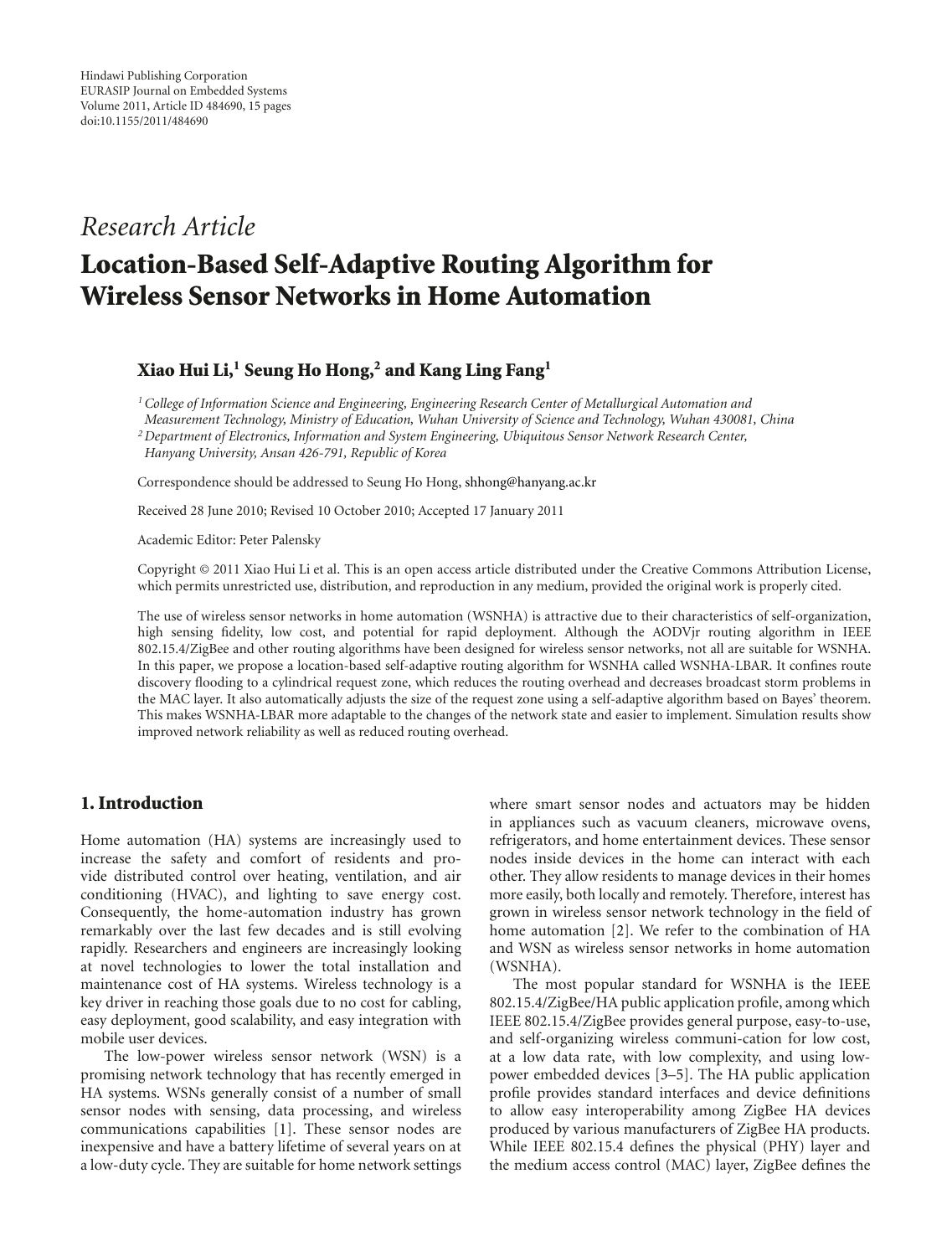layers above. IEEE 802.15.4 is considered mainly for sensor networks. Considering the low cost and easy realization in WSN, MAC 802.15.4 reduces the complexity, resulting in a simpler algorithm, but it does not have adequate technology to guarantee reliable transmission in the case of high traffic and high mobility [3–5]. The ZigBee network layer supports AODVjr routing, a variation of ad hoc on-demand distancevector (AODV) routing [6]. On-demand routing protocol is event-driven, and it searches for a route from the source to the destination only when data packets must be sent. When no data packets are transmitted, the nodes remain silent and eventually enter a sleep status. This type of on-demand routing protocol is most suitable for WSNHA because, unlike proactive routing protocols, it does not maintain a real-time routing table for all nodes. On-demand routing protocols have a lower routing overhead and node storage requirement than do proactive routing protocols. This is the key motivation for ZigBee to adopt AODVjr as the default routing algorithm. A flooding technique is often used for route discovery in on-demand routing protocols. AODVjr [7] also performs route discovery by flooding route request packets (RREQs) to the entire wireless network to guarantee route discovery in the case of HA link instability. However, flooding packets can lead to excessive drain on limited battery power and reduce the packet delivery ratio in WSNHA because MAC 802.15.4 cannot afford heavy routing overhead, which can easily cause a broadcast storm when contention and collision occur in the MAC layer.

In order to save energy and reduce the routing overhead and packet average delay and to ensure reliable data transmission, in this paper we present a new routing algorithm for WSNHA, namely, WSNHA-LBAR (location-based selfadaptive routing for WSNHA). Instead of using flooding technology to search blindly for the route across the entire network, the proposed routing algorithm makes full use of location information of the sensor nodes in WSNHA to confine the flooding route searching space to a smaller estimated cylindrical zone and automatically adjust the radius of the cylindrical zone based on Bayes' theorem. Having a smaller route searching space results in lower routing overhead and reduces broadcast storm in the MAC layer.

The remainder of this paper is structured as follows. Section 2 describes related work, which includes the analysis of the WSNHA characteristics and a survey of the routing protocols for WSNHA. Section 3 highlights the motivation for the current work. Section 4 describes the routing algorithm of the WSNHA-LBAR. Section 5 shows how the performance of WSNHA-LBAR was evaluated by simulation. Section 6 presents the conclusions.

## **2. Related Works**

Many routing, power management, and data dissemination protocols have been specially designed for WSNs, where energy awareness is a central design issue. The focus, however, has been on routing protocols tailored to applications and network architectures. It is therefore necessary for

routing designers to meet the requirements of WSNHA systems. This section compares the existing categories of WSN routing protocols based on the characteristics of WSNHA.

*2.1. WSNHA Characteristics.* HA is now a mature technology, and many articles describe the characteristics of these systems [2, 8]. In general, WSNHA devices can be divided into three categories: sensors, actuators, and controllers. Sensors distributed throughout a house collect physical data such as temperature, humidity, motion, and light level. Actuators are attached to the objects the system controls, such as lamps, refrigerators, and air-conditioners. HA control functions are usually embedded in the actuators. Actuator nodes generally have fixed locations and are powered by a main electricity supply. Controllers are used to control and query the home automation settings. In addition, mobile user interface devices such as PDAs and smart phones are able to access the network for control or monitoring purposes. These handheld devices are usually highly mobile and only communicate sporadically.

Some battery-powered sensor nodes do not easily accommodate battery recharging or frequent battery replacement. This necessitates that the routing algorithm considers energy efficiency. Due to their low cost, sensor nodes usually have limited memory, which requires that the routing algorithm is simple and has low information storage requirements. WSNHA coverage is generally small, and the sensor node distribution depends on the house structure and the application, requiring a routing algorithm that can selfadapt to the node distribution. Link instability can be an issue because signal propagation inside a room encounters greater reflection, diffraction, and dispersion than does that outdoors, especially when the occupants are at home. This requires that the routing algorithm be able to self-adapt to link instability.

Using wireless sensor networks in home automation is prevalent and cost effective. A routing algorithm for WSNHA must meet these requirements to achieve reliability and energy efficiency in data packet delivery.

*2.2. Comparisons of Routing Protocols for WSNs.* In general, WSN routing protocols can be classified as flat-based routing, hierarchical-based routing, or location-based routing, depending on the network structure [9, 10]. Flat-based routing has low storage requirements and a simple algorithm, and it uses flooding as its main routing technology [9, 10]. Typical common flat-based routing protocols include directed diffusion [11], SPIN [12], rumor routing [13], and GBR [14]. Flooding technology results in considerable delay and needless energy consumption, as data are forwarded to every sensor.

Cluster-based routing is an efficient way to reduce energy consumption and extend the network lifetime within a cluster. The number of messages transmitted to the base station is reduced by data aggregation and fusion. Clusterbased routing is mainly implemented as two-layer routing: one layer is used to select cluster heads, and the other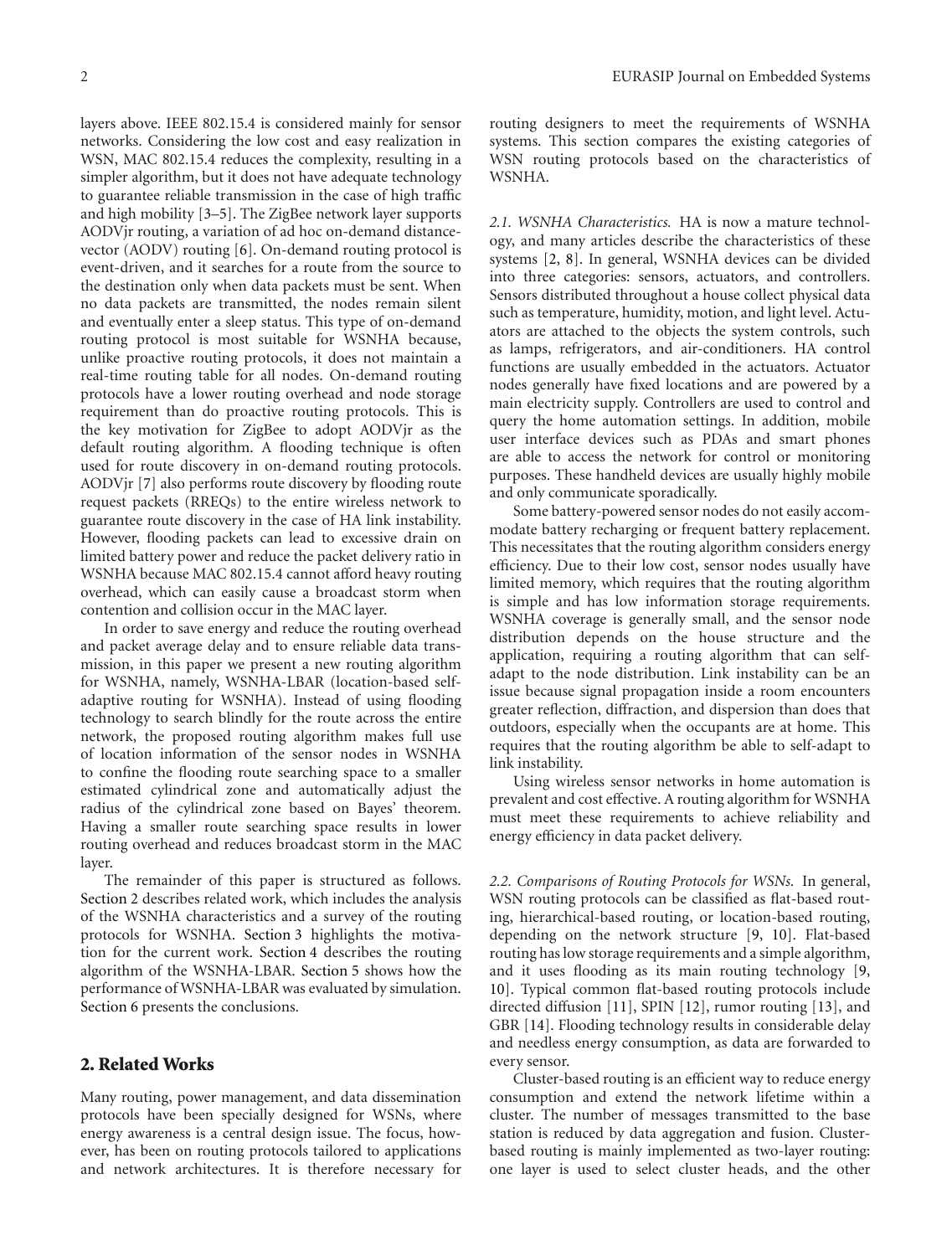layer is used for routing. High-energy nodes in clusterbased routing can be used to process and send information, whereas low-energy nodes can be used to perform sensing in close proximity to the target. Typical common cluster-based routing protocols include LEACH [15], PEGASIS [16], TEEN [17], and TTDD [18]. The clustering algorithm is based on a distributed algorithm, which incurs extra overhead and is not particularly easy to implement in WSNHA. WSNHA does not require the level of complexity of the cluster formation algorithm.

Location-based routing protocols are less complicated and easier to implement than cluster-based routing protocols and more energy efficient than flat-based routing protocols due to reduced flooding. WSNHA systems are generally small, and most of the nodes are static. Obtaining location information can be easily implemented in WSNHA. The availability of small, low-power global positioning system receivers for calculating relative coordinates makes it possible to apply location-based routing algorithms in WSNHA. The location information of all the sensor nodes in WSNHA can be stored. This makes location-based routing most suitable for WSNHA. Location-based routing makes full use of location information to reduce energy consumption. Typical common location-based routing protocols include GAF [19] and GEAR [20].

*2.3. Location-Based Routing.* In WSNHA, building an efficient and reliable routing algorithm is a very challenging task due to the limited resources and link instability. We can group location-based routing into three types according to location information usage [21, 22]. The first is the localized routing algorithm in which each node only uses the location of itself, its neighboring nodes, and the destination to forward the packets to the next hop. Typical localized routing protocols include GPSR [23], GEAR [20], and GOAFR [24]. The main component in this type of routing is simple greedy forwarding in which the packet should make progress at each step along the path. Each node forwards the packet to a neighbor closer to the destination than itself, until ultimately the packet reaches the destination. Greedy forwarding easily causes the nodes to end up at a local minimum. In other words, if nodes have consistent location information, greedy forwarding is guaranteed to be loop-free.

The second type of location-based routing is the gridbased routing algorithm, which divides the network into many smaller grids based on the location information of the nodes. All the nodes in the same grid only send the data packet to their grid leader. Grid leaders are responsible for routing data packets by grids. Typical grid-based routing protocols include GAF [19] and GRID [25]. Grid-based routing algorithms are suitable for large and dense networks due to the reduction of routing complexity. However, dividing the network into grids for small systems such as WSNHA is less constructive.

The third type is the location-aided routing algorithm, which uses the location information of nodes for route discovery and limits the route discovery flooding to a geographic area around the destination. Typical locationaided routing protocols include LAR [26], DREAM [27], and LBM [28]. AODVjr in ZigBee also uses flooding for route discovery. So this location-aided routing scheme is promising for the improvement of AODVjr.

## **3. Motivation for Current Work**

Although IEEE 802.15.4/ZigBee, which supports AODVjr as the default routing algorithm, is the popular standard for WSNHA, WSNHA presents certain challenges related to its practical design and implementation. Due to the nonuniform node distribution and link instability in WSNHA, flooding RREQ in AODVjr leads to a high possibility of broadcast storm and collision in MAC 802.15.4, a low packet delivery ratio, and high energy consumption. Therefore, it is desirable to improve the performance of AODVjr as well as to ensure reliable data transmission in WSNHA.

The development of localization work made locationbased routing possible. We can make full use of the location information of nodes for route discovery of AODVjr and limit the route discovery flooding to a smaller zone around the destination, a strategy referred to as location-aided routing (the smaller zone is named the "request zone" in this paper). However, two problems remain to be overcome. The first is the definition and calculation of the request zone; the second is self-adaptation of the request zone.

*3.1. Definition and Calculation of the Request Zone.* LAR [26], DREAM [27], and LBM [28] represent three request zone shapes: rectangle, bar, and fan, respectively. However, LAR and DREAM are designed for Ad Hoc networks, and so the request zones in LAR and DREAM are calculated using the mobile nodes' velocity [26, 27]. The request zone in LBM is not designed for limiting the route discovery flooding, but for data packet transmission [28]. Most of the nodes in WSNHA are static, so the shape of the request zone can derive from the definition in LAR, DREAM, and LBM, but the calculation of the request zone should be appropriate to the task.

*3.2. Self-Adaptation of the Request Zone.* In general, the smaller the space to be searched is, the smaller the routing overhead and broadcast storm will be. However, too small request zone can lead to no or unstable routing in the request zone, even though a stable route exists outside the request zone. We call this "holes in the request zone." If the request zone has holes, route discovery is likely to be done multiple times, which in turn increases the routing overhead and the route setup time. Expanding the request zone to the entire network when route discovery fails rapidly degrades performance and loses the benefits of an algorithm based on a confined request zone. In addition, expanding the request zone can lead to broadcast storm on the MAC layer and a decrease in the packet delivery ratio. In order for the routing algorithm to meet a relatively high packet delivery ratio while minimizing the size of request zone, which also minimizes the routing overhead, the sensor nodes need to automatically adjust the size of the request zone according to the network state.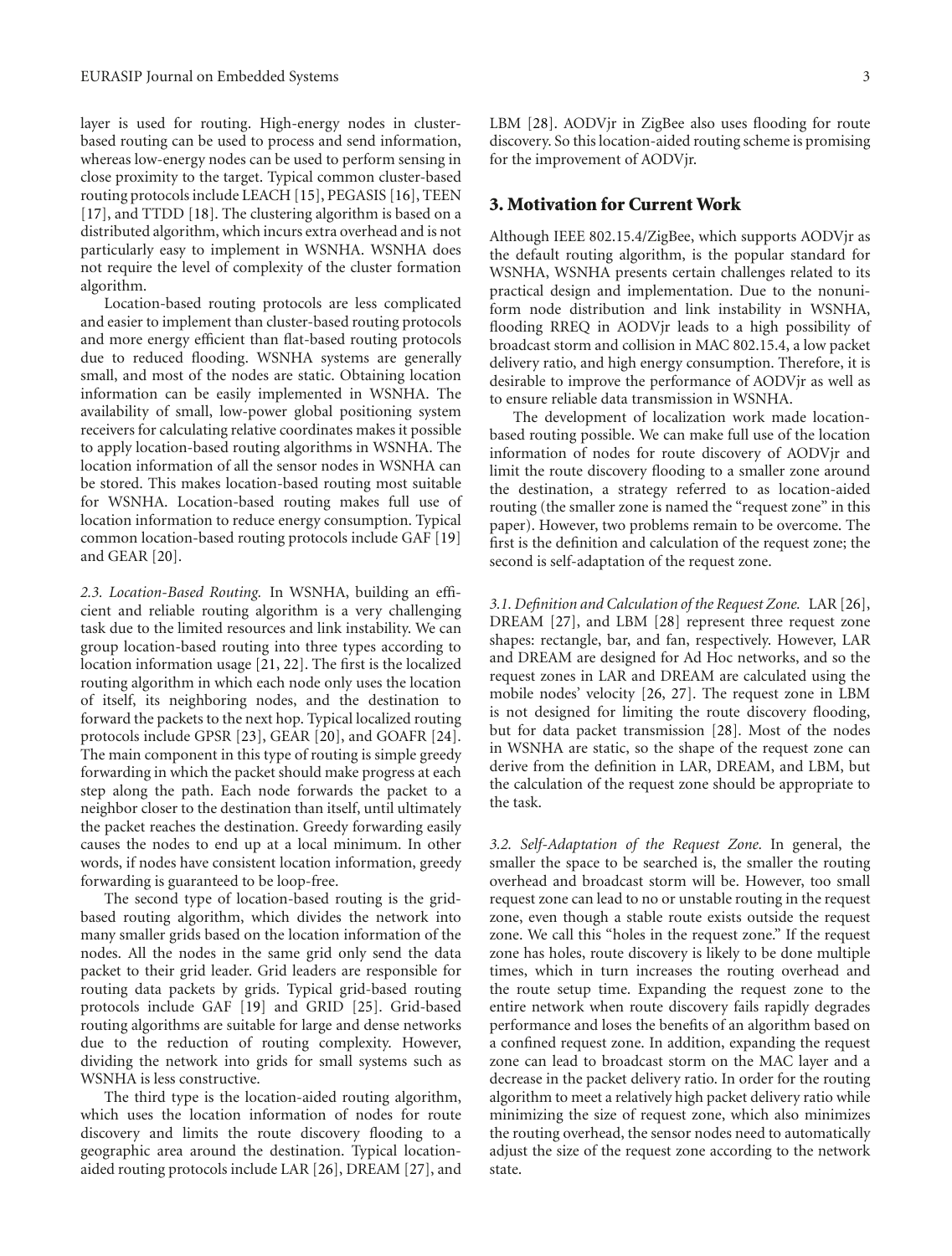**Input**: *RREQ, X*<sup>0</sup> **Result**: *how to deal with RREQ Establish a reverse link to the node from which it received RREQ* **If** *RREQ* received before **then** discard *RREQ*; **else if** *RREQ*.*destination*==*X*<sup>0</sup> **then** *respond with RREP using the reverse link*; **else if** *RREQ.destination is the X*0*'s neighbor* **then** *forward RREQ to RREQ.destination*; **else if**  $X_0 \in Rzone$  **then if** *X*<sup>0</sup> *is static* **then** *broadcast RREQ*; **else** *discard RREQ*; **end end end end**

Algorithm 1: recvRREQ.

This paper focuses on the above problems to develop a routing algorithm that can meet WSNHA requirements while minimizing the routing overhead.

## **4. Routing Algorithm**

In AODVjr routing, when a source node *S* has data to send to a destination node *D* but has no existing route to the destination, it initiates a route discovery process by broadcasting a route request packet (RREQ). An intermediate node, upon receiving the RREQ for the first time, will rebroadcast the RREQ again if it does not know a route to *D*. When the RREQ reaches a node that has a route to *D* (which may be the destination node *D* itself), a route reply packet (RREP) is sent back to *S*. When *S* receives the RREP, it inserts the routing information about *D* into its routing table and uses this routing information to send data to *D*.

Instead of blindly searching for the route in the entire network, WSNHA-LBAR uses the location information of the sensor nodes to confine the flooding route searching space to a smaller estimated request zone (Rzone), which represents the route-searched zone.

*4.1. Location-Based Route Discovery.* When the Rzone is defined, the addresses of the source node and the destination node are stored in the RREQ. Each intermediate node *X*<sup>0</sup> receives an RREQ and then executes the *recvRREQ* algorithm of WSNHA-LBAR to forward the RREQ as Algorithm 1 shows.

In *recvRREQ* algorithm, the static nodes located in the Rzone are responsible for rebroadcasting an RREQ, but the static nodes outside the Rzone are not responsible for rebroadcasting a RREQ. If a mobile node receives an RREQ and it is not the destination node, it discards the RREQ directly because a route that uses the mobile node as its intermediate node is not stable.

In WSNHA-LBAR, careful choice of the proper Rzone can reduce the number of broadcast RREQs and save bandwidth and energy. So the definition of the Rzone directly influences the performance of WSNHA-LBAR. Because WSNHA is intended for coverage of a small area, a rectangular Rzone does not reduce the routing overhead. If the source and destination nodes are located at the edges of WSNHA, a rectangular Rzone is easily degraded to flooding in the entire network [29]. A fan-shaped Rzone is too narrow for WSNHA and does not include enough nodes to find a route, and it therefore easily leads to the failure of route discovery [29]. In the following, we will introduce the definition of the Rzone and judge whether the sensor nodes are located in the Rzone.

In Figure 1, consider node *S* that needs to find a route to *D*. If no valid path to *D* exists in the routing table of *S*, *S* initiates route discovery to find one. Before route discovery, *S* can establish an Rzone between *S* and *D*. A sphere with *S* as its center and radius *r* describes the transmission range of the radio signal; the transmission range of every node is assumed to be the same. The Rzone is a cylindrical zone, shown as the red dotted line in Figure 1, where it is assumed that the coordinates of  $X_0$ , S, and D are  $(x_0, y_0, z_0)$ ,  $(x_s, y_s, z_s)$ and  $(x_d, y_d, z_d)$ , respectively. The distance between  $X_0$  and the line *SD* is *h*. The condition for determining whether  $X_0$  is located in the Rzone is  $0 \le h \le r$ .

The calculation of *h* proceeds as follows. Suppose that the equation of a straight line  $L(S, D)$  is

$$
A_1x + B_1y + C_1z + D_1 = 0,
$$
  
\n
$$
A_2x + B_2y + C_2z + D_2 = 0,
$$
\n(1)

where  $A_1$ ,  $B_1$ ,  $C_1$ ,  $D_1$ ,  $A_2$ ,  $B_2$ ,  $C_2$ , and  $D_2$  are constants that can be computed from the coordinates of *S* and *D*:

$$
A_1 = 1, \t A_2 = 1,
$$
  
\n
$$
B_1 = -\left(\frac{x_d - x_s}{y_d - y_s} + 1\right), \t B_2 = -1,
$$
  
\n
$$
C_1 = \frac{y_d - y_s}{z_d - z_s}, \t C_2 = \frac{y_d - y_s}{z_d - z_s} - \frac{x_d - x_s}{z_d - z_s},
$$
  
\n
$$
D_1 = -B_1 y_s - x_s - C_1 z_s, \t D_2 = -C_2 z_s - x_s - y_s.
$$
  
\n(2)

We can define

$$
T_1 = A_1 x_0 + B_1 y_0 + C_1 z_0 + D_1,
$$
  
\n
$$
T_2 = A_2 x_0 + B_2 y_0 + C_2 z_0 + D_2,
$$
\n(3)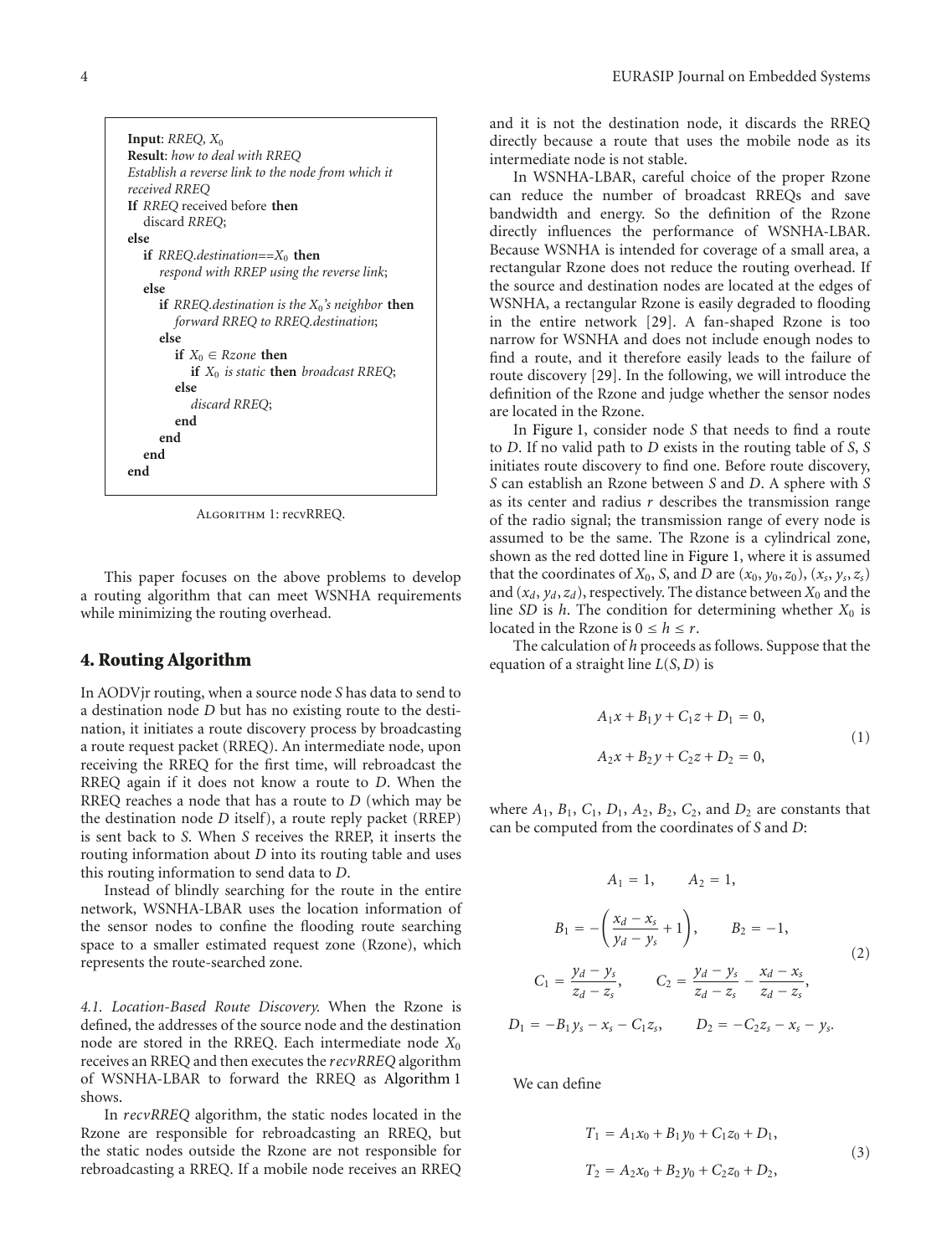

Figure 1: Request zone in WSNHA-LBAR.

and *h* can be expressed as

$$
h = \frac{|T_1 \vec{n}_2 - T_2 \vec{n}_1|}{|\vec{n}_1 \times \vec{n}_2|},
$$
\n(4)

where vector  $\vec{n}_i = (A_i, B_i, C_i), i = 1, 2, \text{ and } \times \text{ is the vector}$ cross product.

*4.2. Self-Adaptation of the Request Zone.* Two cases may lead to a low packet delivery ratio in WSNHA-LBAR. The first is when no route from *S* to *D* is available in the current cylindrical Rzone. In this case, we need to increase the radius of the cylindrical Rzone. The second case involves a heavy collision in the MAC layer, which leads to failure of data packet transmission. In this case, we decrease the radius of the Rzone, as a smaller route-searching space reduces the chance of collision problems in MAC 802.15.4. Furthermore, source-destination pairing in WSNHA is random. If we define the same radius of the Rzone for every sourcedestination pair, the performance of location-based route discovery cannot reach the optimum because different source-destination pairs maybe subject to different network problems (such as link instability, environment disturbance, and heavy collision in the MAC layer). It is very difficult for the engineer to define the proper radius of the Rzone for every source-destination pair. We proposed a self-adaptive algorithm for the request zone based on Bayes' theorem, which lets the nodes automatically adjust the radius of the Rzone by self-learning.

To realize the automatic adjustment of the radius of the Rzone by self-learning, we need to solve the following two problems.

- (i) What kind of information/knowledge the sensor node can learn from route finding?
- (ii) How to make full use of the knowledge (the sensor node have learnt) to automatically adjust the radius of cylinder zone?

We can view the number of retransmissions of RREQs as knowledge, which the sensor nodes can learn because the source node will retransmit RREQ when the source node does not receive the RREP. Retransmission of the RREQ implies that the current radius of the Rzone is improper and should be modified. So, we can view successful transmission as receiving an RREP when flooding RREQ in the current Rzone. In a similar way, we can view unsuccessful transmission as not receiving an RREP when flooding RREQ in the current Rzone. The self-learning of the sensor node occurs as it counts the number of successful and unsuccessful transmissions and calculates the probability of successful transmission for different Rzone radii. The sensor node chooses the Rzone radius that corresponds to the highest probability of receiving an RREP.

The above self-learning process can be realized by Bayes' theorem.

*4.2.1. Bayes' Theorem.* Bayes' theorem [30] shows the way in which conditional probability depends on its inverse. The theorem expresses the posterior probability of a hypothesis *A* in terms of the prior probabilities of *A* and *B* and the probability of *B* given *A*. It implies that evidence has a stronger confirming effect if it was more unlikely before being observed. Bayes' theorem relates the conditional and marginal probabilities of events *A* and *B*, and it is expressed as

$$
P(A \mid B) = \frac{P(B \mid A)P(A)}{P(B \mid A)P(A) + P(B \mid \overline{A})P(\overline{A})},
$$
(5)

where *A* is the complementary event of *A*, and *P*(*A*) is the prior probability or marginal probability of *A*. It is "prior" in the sense that it does not take into account any information about *B*. *P*(*A* | *B*) is the conditional probability of *A*, given *B*. It is also called the posterior probability because it is derived from or depends upon the specified value of *B*.  $P(B \mid A)$ is the conditional probability of *B* given *A*. *P*(*B*) is also the prior probability or marginal probability of *B*. Intuitively, Bayes' theorem describes the way in which one's beliefs about observing "*A*" are updated by having observed "*B*". It implies that evidence has a stronger confirming effect if it was more unlikely before being observed. Bayes' theorem is one of the most important theories in machine learning. Derived from conditional probabilities, we can rewrite Bayes' theorem as

$$
P(A | B) = \frac{P(A \cap B)}{P(A \cap B) + P(\overline{A} \cap B)}.
$$
 (6)

*4.2.2. Mapping Relationships between Bayes' Theorem and Self-Adaptation of the Request Zone.* Let *P*(*A*) be the prior probability of successful transmission and let  $P(\overline{A})$  be the prior probability of unsuccessful transmission. *P*(*R* | *A*) is the conditional probability that the radius of cylindrical Rzone is *R* when we have successful transmission.  $P(A \cap R)$ is the probability that the radius of cylindrical Rzone is *R* and route discovery is successful.  $P(\overline{A} \cap R)$  is the probability that the radius of cylindrical Rzone is *R* and route discovery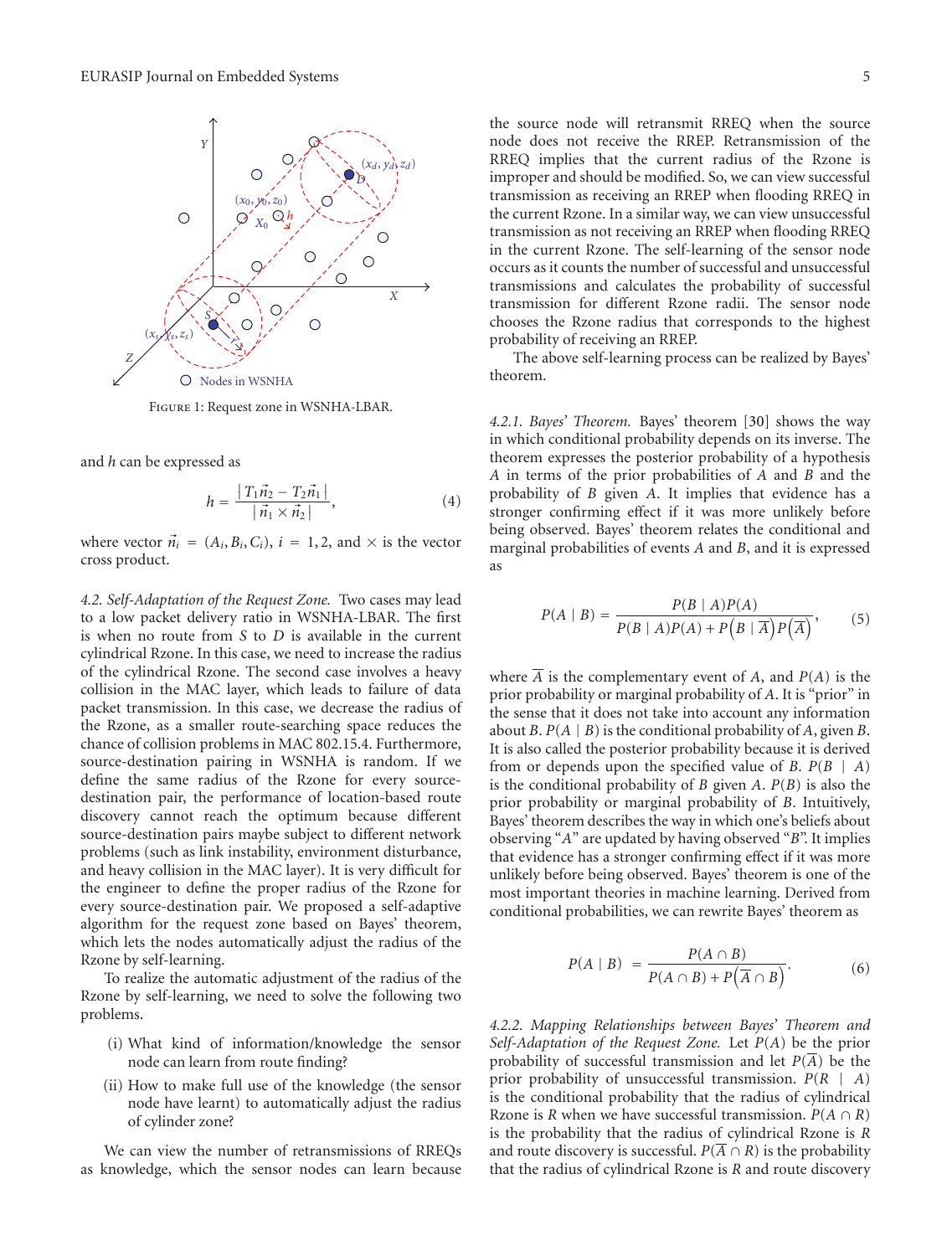| Table name   | Function                                                                                        | Field name       | Description                                                                                                                                                                                                                   |  |  |
|--------------|-------------------------------------------------------------------------------------------------|------------------|-------------------------------------------------------------------------------------------------------------------------------------------------------------------------------------------------------------------------------|--|--|
| Failure      | Records the number of                                                                           | R                | Represents the possible radius of cylindrical Rzone                                                                                                                                                                           |  |  |
|              | unsuccessful transmission under<br>the condition of the different R                             | Count            | Represents the total number of unsuccessful transmission<br>under the condition of the corresponding $R$                                                                                                                      |  |  |
| Success      | Records the number of successful                                                                | $\boldsymbol{R}$ | Represents the possible radius of cylindrical Rzone                                                                                                                                                                           |  |  |
|              | transmission under the<br>condition of the different $R$                                        | Count            | Represents the total number of unsuccessful transmission<br>under the condition of the corresponding $R$                                                                                                                      |  |  |
| Probability  | Records the probability of<br>successful transmission under<br>the condition of the different R | $\boldsymbol{R}$ | Represents the possible radius of cylindrical Rzone                                                                                                                                                                           |  |  |
|              |                                                                                                 | Probability      | Represents the probability of successful transmission under<br>the condition of the corresponding $R$                                                                                                                         |  |  |
|              |                                                                                                 | Try              | Represents whether the value of the corresponding $R$ is tested<br>or not. If the $R$ is tried but the sensor node does not receive<br>the RREP, this field of the corresponding $R$ is set to 1;<br>otherwise it is set to 0 |  |  |
| Counter name | Function                                                                                        |                  |                                                                                                                                                                                                                               |  |  |
| Failure_sum  | Represents the total number of unsuccessful transmission                                        |                  |                                                                                                                                                                                                                               |  |  |
| Success_sum  | Represents the total number of successful transmission                                          |                  |                                                                                                                                                                                                                               |  |  |

Table 1: The main datastructures: tables and counters.

is unsuccessful. The conditional probability of successful transmission when the radius of the Rzone is *R* is given by

$$
P(A \mid R) = \frac{P(A \cap R)}{P(A \cap R) + P(\overline{A} \cap R)}.\tag{7}
$$

#### *4.2.3. Realization of Self-Adaptation of the Request Zone*

*Data Structures for Realization.* We create three tables and two counters for the realization of self-adaptation of cylindrical Rzone based on Bayes' theorem. The functions and descriptions of these data structures are given in Table 1. Here, *failure*, *success*, *failure sum*, and *success sum* are used to calculate the prior probability, and *probability* is used to store the posterior probability.

Before we described the detailed computation, we gave the following nomenclature.

(i) *failure* (*Ri*)*.count*: it denotes the total number of unsuccessful transmissions when the radius of cylindrical Rzone is *Ri*, which can be found in table *f ailure*.

(ii) *failure* (*Ri*)*.count*: it denotes the total number of successful transmissions when the radius of cylindrical Rzone is *Ri*, which can be found in table *success*.

The detailed computation is as follows.  $P(\overline{A} \cap R)$  is calculated from

$$
P(\overline{A} \cap R_i) = \frac{\text{failure } (R_i).count}{\text{failure-sum}}, \qquad (8)
$$

where  $failure(R<sub>i</sub>)$ .*count* is the total number of unsuccessful transmissions when  $R = R_i$ , which can be found in table *f ailure.*  $P(A \cap R)$  is calculated from

$$
P(A \cap R_i) = \frac{\text{success}(R_i).\text{count}}{\text{success\_sum}},\tag{9}
$$

where  $success(R<sub>i</sub>)$ *.count* is the total number of successful transmissions when  $R = R_i$ , which can be found in table *success*.

Table *probability* is used to store the value of  $P(A | R_i)$ , which can be calculated by (7), (8), and (9).  $P(A | R_i)$  is the conditional probability of successful transmission when the radius of the cylindrical Rzone is  $R_i$ .  $P(A | R_i)$  is calculated from

$$
P(A \mid R_i) = \frac{P(A \cap R_i)}{P(A \cap R_i) + P(\overline{A} \cap R_i)}.
$$
 (10)

A schematic diagram detailing the calculation is shown in Figure 2.

*Algorithms for Realization.* We modify the location-based routing to realize self-adaptation of the cylindrical Rzone. Two functions must be modified: the *sendRRE*Q function and the *recvRREP* function.

Before we analyzed these two revised functions, we gave the following nomenclature.

(i) *req cnt*: it denotes the number of RREQ retransmission.

*optimal region*: it denotes the optimal *R*.

(ii) *max*: it denotes the max probability.

*probability*(*Ri*)*.probability*: it denotes the probability of successful transmission when the radius of cylindrical Rzone is *Ri*, which can be found in table *probability*.

(iii) *probability*( $R_i$ )*.try*: it denotes whether the value of *Ri* is tested or not when the radius of cylindrical Rzone is *Ri*, which can be found in table *probability*. When the sensor node sends RREQ for rout finding but it did not receive RREP, it will use another value as the radius of cylindrical Rzone to retransmit RREQ. In order to avoid using the same value as the last time, we marked field try of the used value as "1". Once the sensor node receives RREP, the sensor node will reset field *try* of all the possible radius value to "0".

(iv) *pre region*: it denotes the last time radius of the cylindrical Rzone.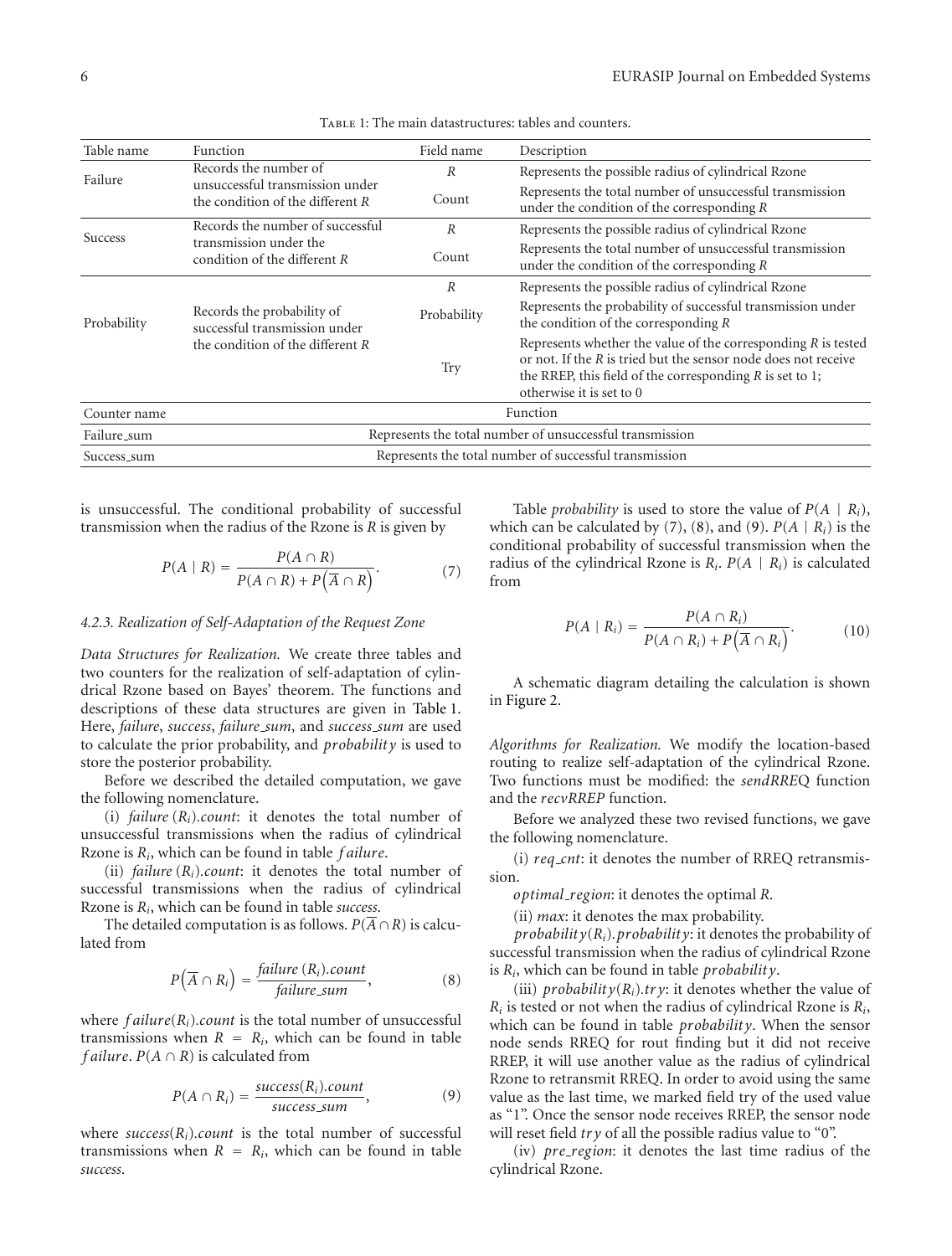

Figure 2: Realization of Bayes calculation.

Firstly, we analyze *sendRREQ*. Before the sensor node broadcasts an RREQ for route finding, it must choose the optimal *R* according to the table *probability*. Initially, *probability* is empty, and the sensor node does not know which  *is the optimum value; so we set the transmission* radius of the sensor node as the initial radius of Rzone, which means that the initial value of *R* equals to the maximum range of transmission of a sender node. Later, as long as the sensor node does not receive an RREP, it will retransmit an RREQ. In other words, the last time radius of the cylindrical Rzone is invalid for route finding. Before the retransmission of an RREQ, the sensor node must update field *count* of corresponding *pre region* in table *failure* and update field *probability* and *try* of corresponding *pre region* in table *probability*. So the sensor node sets the field *count* of the previous *R* to add 1 in table *failure*, and at the same time, the sensor node increases the *f ailure sum* by 1. Then, the sensor node uses (10) to recalculate the table *probability* and set *try* for the previous *R* to 1 in *probability*. When it retransmits an RREQ, it can choose the *R* whose probability is highest or one that has not been previously used (the field "try" is initially set to 0, representing the fact that this value of *R* has not been used, and it is reset to 1 when this *R* value is used). This algorithm is shown in Algorithm 2, where the *pre region* represents the previous *R*, and *req cnt* represents the number of RREQ retransmissions.

Second, we analyze the function *recvRREP*. This algorithm is shown in Algorithm 3. When the sensor node successfully receives an RREP, it needs to record this successful transmission using current radius value and modify its *success* table. Because the current radius value has already been recorded by *pre region*, so the sensor node adds 1 to *pre region* in table *success*, and at the same time, the sensor node also increases *successs sum* by 1. Then, the sensor node uses (10) to recalculate table *probability* and sets *try* for all *R* values to 0 in table *probability*.

*Parameters in the Algorithm.* In this algorithm, we dynamically create the tables to calculate the probability of successful transmission under the condition of the different *R*. Dynamic creation of those tables depends on two parameters *search step*, which represents the grain size about the change of the Rzone, and *R*ini, which represents the initial radius of the Rzone. It is hard to judge that the failure of RREQ transmission is due to either the collision in MAC layer or the disconnection in Rzone; so we adopt *R*ini as the center and try the decrease and increase of *R*ini by the equal probability. Assume that the longest distance of the house is *L*max. Using these two parameters, the above three tables can be dynamically created. We create the values of *R* in the following order:

$$
R_{\text{ini}},
$$
\n
$$
R_{\text{ini}} - search\text{step},
$$
\n
$$
R_{\text{ini}} + search\text{step},
$$
\n
$$
\vdots
$$
\n
$$
R_{\text{ini}} - i \times search\text{step},
$$
\n
$$
R_{\text{ini}} + i \times search\text{step},
$$
\n
$$
\vdots
$$
\n(11)

 $where R<sub>ini</sub> − i × search$ *step* > 0 and  $R<sub>ini</sub> + i × search$ *step* < *Lmax*. Figure 4 showed the structures of three tables when  $R_{\text{ini}} = 10$  and *search\_step* = 2.

Generally, we choose the transmission region of the sensor node as the initial radius. These two parameters can be decided by the engineer. If *search step* is increased (or decreased), the variation of the Rzone is increased (or decreased), the accuracy of the adjustment is decreased (or increased), and the size of the three tables is decreased (or increased). The size of table depends on the *search step* and the area of the house. Because the coverage of WSNHA is not big, the storage of those tables does not consume much memory.

## **5. Performance Evaluation**

In order to evaluate the performance characteristics of the WSNHA-LBAR protocol, we developed the simulation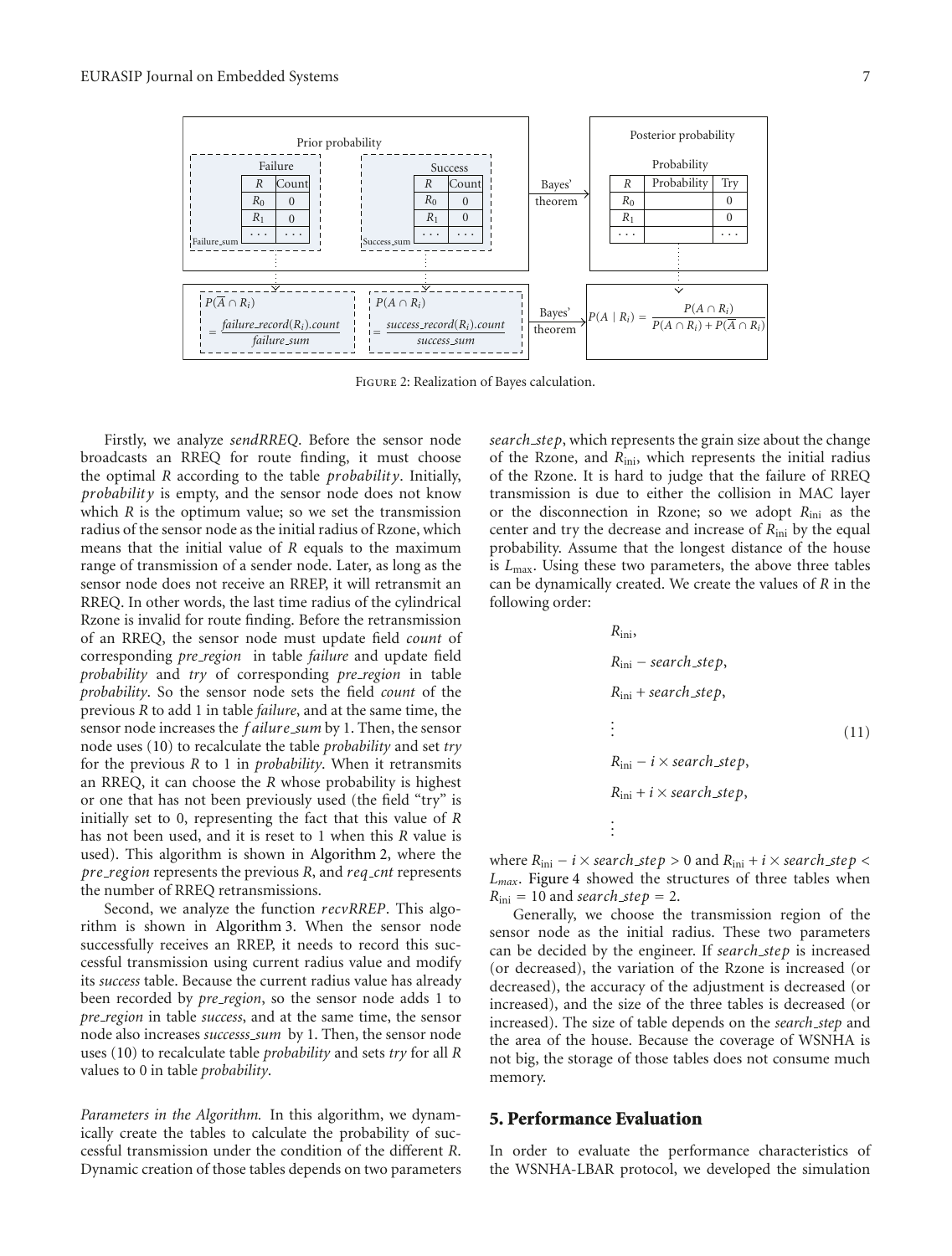**Input**: *failure, success, probability, failure sum* **Input:** *success sum, pre region, req cnt*  $\prime \star$  *initialize the max probability to* 0  $\star$  /  $max = 0$ ; *optimal region* = 0; / *First time to send RREQ /* **if**  $req\_cnt == 0$  **then**  $\overrightarrow{A}$  *Choose the optimal* R  $\overrightarrow{A}$  / **foreach** *Riin probability* **do if**  $(\text{probability}(R_i), \text{try}! = 1)$ &&(*probability*(*Ri*).*probability > max*) **then** *max = probability*(*Ri*).*probability*; *optimal\_region* =  $probability(R<sub>i</sub>)$ .*R*; **end** / *Table probability is empty /* **if** *max* == 0 **then foreach** *Ri in probability* **do if**  $(\text{probability}(R_i) \cdot \text{try}! = 1)$ &&(*probability*(*Ri*).*probability* == 0) **then** *optimal region* = *probability*(*Ri*).*R*; *break*; **end end** / *Retransmit RREQ /* **else**  $\rightarrow$  *V Update table probability and failure*  $\rightarrow$  / **foreach** *Ri in probability* **do if**  $\text{probability}(R_i) \cdot R = \text{pre-region}$  **then**  $probability(R<sub>i</sub>)$ .*try* = 1; **end foreach** *Ri in failure* **do if**  $failure(R_i) \cdot R == pre\_region$  **then**  $failure(R<sub>i</sub>)$ .*count* ++; **end** *failure sum* ++;  $\rightarrow$  *Recalculate the probability*  $\rightarrow$  / **foreach** *Ri in probability* **do** *Probability*(*Ri*).*probability* = *success*(*Ri*)*.count success sum success*(*Ri*)*.count success sum* <sup>+</sup> *f ailure*(*Ri*)*.count f ailure sum* **end**  $\rightarrow$  *Choose the new optimal* R  $\rightarrow$  / **foreach** *Riin probability* **do if**  $(\text{probability}(R_i) . \text{try!} = 1)$  $& \& \& (probability(R_i).probability > max)$  then *max = probability*(*Ri*).*probability*; *optimal region* = *probability*(*Ri*).*R*; **end if** *maxprobability* == 0 **then foreach** *Ri in probability* **do if**  $(\text{probability}(R_i) . \text{try!} = 1)$ &&(*probability*(*Ri*).*probability* == 0) **then**  $optimal\_region = probability(R_i).R;$ *break*; **end end end** *RREQ.region = optimal region*; *pre region = optimal region*; *send RREQ*;

Algorithm 2: sendRREQ.



Algorithm 3: recvRREP.



Figure 3: Dynamic creation of the tables.

model using the NS2 simulation tool [31]. Our goal in conducting this evaluation study is to find the advantages of WSNHA-LBAR by comparing the performance of WSNHA-LBAR with other wireless routing protocols. As we know, the popular standard for WSN application is the ZigBee specification. The network layer of ZigBee supports AODVjr routing. So in evaluation study, we used NS2 to compare the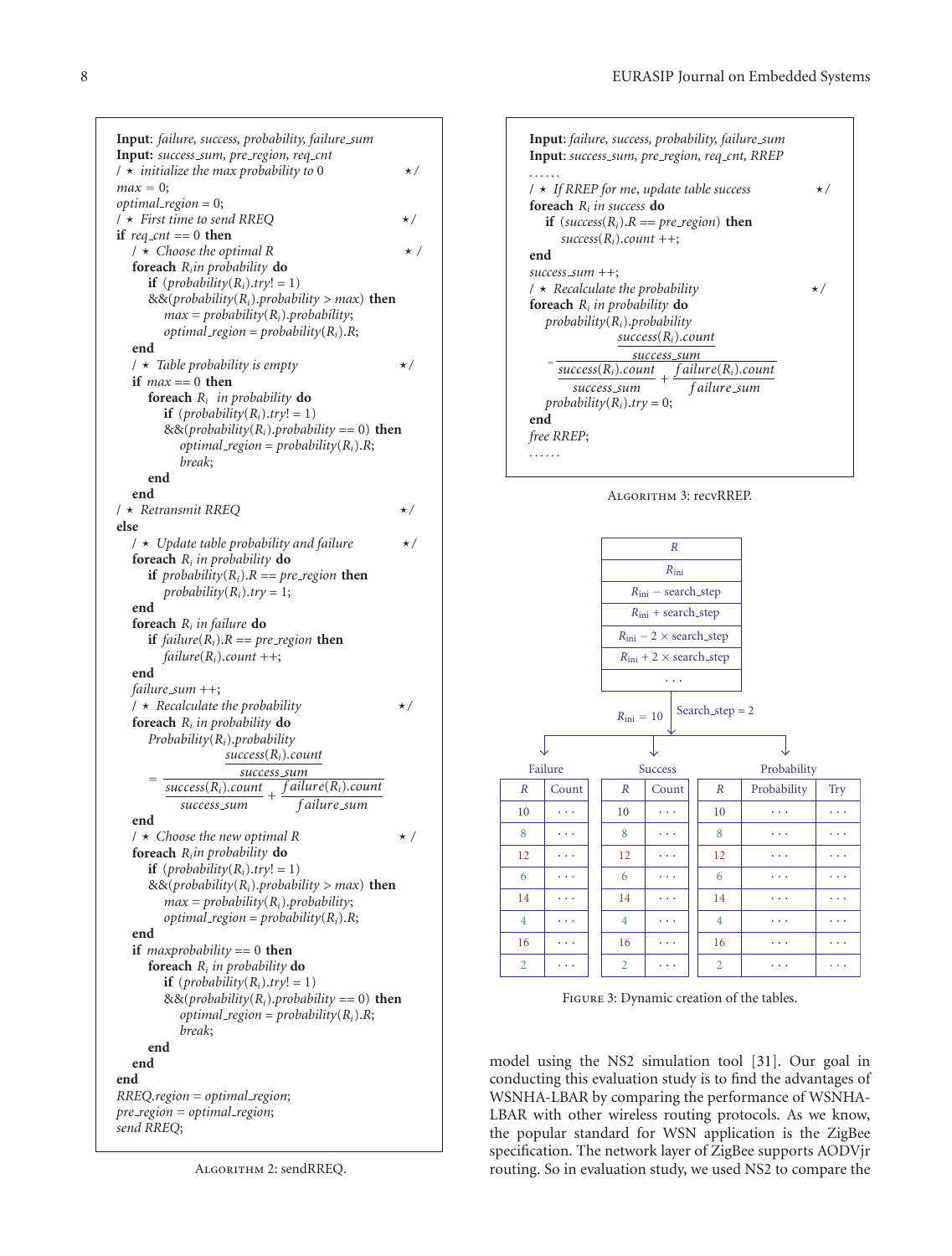## EURASIP Journal on Embedded Systems 9

performance of WSNHA-LBAR and AODVjr. In addition, in order to find advantages of self-adaptation scheme in WSNHA-LBAR, we also compare the performance of WSNHA-LBAR and LAR in which the cylindrical zone is used as the request zone.

*5.1. Performance Measurement.* We choose four metrics for analyzing the performance of WSNHA-LBAR and AODVjr.

*5.1.1. Packet Delivery Ratio.* This is the ratio of the number of data packets received to the number originally sent. This metric indicates the reliability of the routing protocol.

*5.1.2. Routing Overhead.* This is the number of routing command packets. This metric reflects how much bandwidth is occupied by the routing command packets.

*5.1.3. Average Packet Delay.* This is the average one-way latency for successfully transmitting a packet from the source to the destination. It reflects the response time of the routing protocol.

*5.1.4. Residual Energy Ratio.* This is the ratio of the residual energy to the initial energy in the network. It reflects the energy efficiency in the network.

*5.2. Simulation Parameters.* Apart from the routing algorithm, there are many factors which can influence the final simulation results such as the number of static nodes and mobile nodes, the velocity of the mobile nodes, and the rate of sending packets in application layer. In order to make the simulation environment close to the HA, we consider the following four parameters.

*5.2.1. The Number of Mobile Nodes.* Generally, there are small number of mobile nodes in WSNHA application; so we do not need to focus on highly mobile nodes. On the other hand, the MAC lay of WSNHA is MAC 802.15.4 [32] which is not suitable for high-mobility network [3–5, 33].

*5.2.2. Transmission Range.* The transmission range is determined by the characteristics of wireless channel in WSNHA environment and the parameters of the development board we used in HA.

*5.2.3. The Rate of Sending Packets.* The MAC lay of WSNHA is MAC802.15.4. It has the characteristic of low data throughput application, low power, and low cost. In general, MAC 802.15.4 maintains a high packet delivery ratio for application traffic up to 1 packet per second(pps), but the value decreases quickly as traffic load increases [34–36].

*5.2.4. The Size of Packet.* On the one hand, application packet size is not very big in most WSNHA applications. On the other hand, application packet size depends on the specification of IEEE802.15.4 since its maximal MAC frame size is 102 bytes. In addition, we must consider

Table 2: Parameters used in simulation.

| Parameter                                 | Value                           |
|-------------------------------------------|---------------------------------|
| MAC protocol                              | IEEE 802.15.4                   |
| Radio propagation model                   | Two-ray ground reflection model |
| Initial energy of the node                | 3 Joules                        |
| Transmitting power of the.<br>node        | 0.031 Watts                     |
| Receiving power of the<br>node            | $0.035$ Watts                   |
| Sleeping consumption<br>power of the node | 0.000712 Watts                  |
| Signal propagation radius                 | 10 meters                       |
| Traffic type                              | Constant Bit Rate (CBR)         |
| Packet size                               | 70 Bytes                        |
| Data interval                             | 1 second                        |
| Velocity of the mobile node               | 0.5 meter per second            |
| Simulation time                           | 1000 second                     |
| $R_{\rm ini}$                             | 10 meters                       |
| search_step                               | 2 meters                        |

the application overhead in application layer and routing overhead in network layer; so in most NS2 simulation, application packet size belongs to the range of 35 bytes to 90 bytes.

In summary, we use the simulation parameters shown in Table 2 to design the simulation scenarios according to the specific application scenarios in WSNHA.

*5.3. Design of Simulation Scenarios.* We designed five groups of simulation scenarios according to the HA application. In each group, the basic simulation parameters shown in Table 2 are the same.

*5.3.1. The First Group of Simulation Scenarios.* In this group simulation scenarios, we fixed the network workload, the number of the mobile nodes, and sensor field size in all simulation scenarios and study the performance measurements as a function of amount of sensor nodes.

Considering that there are few mobile nodes in WSNHA, the number of mobile nodes was limited to 2 in this group of simulation scenarios. Three source/destination pairs were randomly selected from the sensors deployed in a 50 m by 50 m square sensor field. As the size of sensor field was not changed, we gradually increased the number of nodes in the network. The number of sensor nodes was increased from 100 to 200 nodes with an increment interval of 50 nodes.

*5.3.2. The Second Group of Simulation Scenarios.* In this group of simulation scenarios, we fixed the number of sensor nodes, the number of mobile nodes, and sensor field size in all simulation scenarios and study the performance measurements as a function of the network workload.

The sensor field in this group of simulation scenarios is  $50 \times 50$  m containing 100 nodes. The number of mobile nodes was limited to 2. The number of source/destination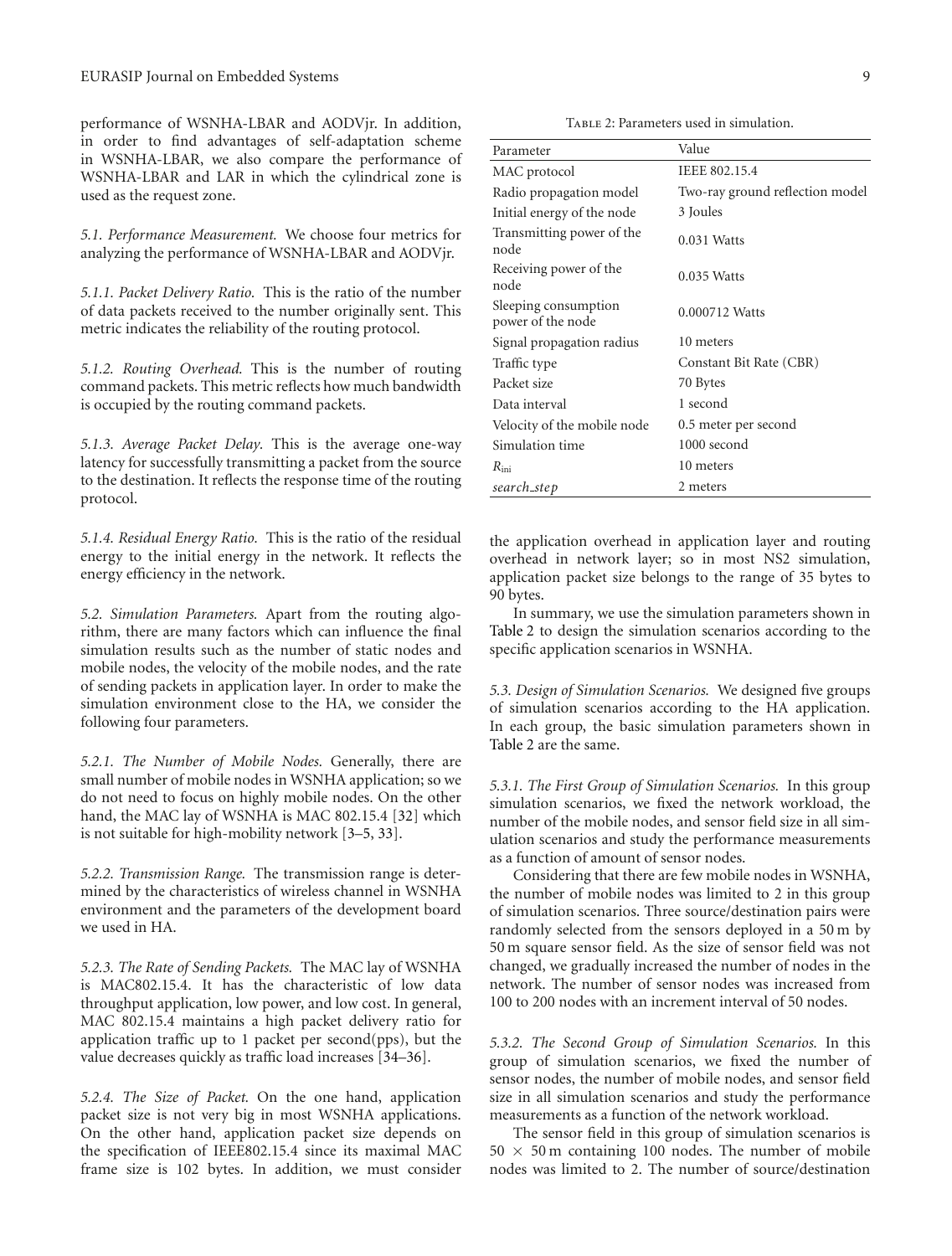pairs was increased from 1 to 4 with an increment interval of 1 pair.

*5.3.3. The Third Group of Simulation Scenarios.* In this group simulation scenarios, we fixed the number of sensor nodes, the network load, and sensor field size in all simulation scenarios and study the performance measurements as a function of the number of mobile nodes.

The sensor field in this group of simulation scenarios is  $50 \times 50$  m containing 100 nodes. The number of source/destionation pairs was limited to 3. The number of mobile nodes was increased from 1 to 4 with an increment interval of 1 mobile node.

*5.3.4. The Fourth Group of Simulation Scenarios.* In this group of simulation scenarios, we fixed the network workload and network density in all simulation scenarios and study the performance measurements as a function of sensor nodes number and sensor field size. In other words, we analyzed the performance of AODVjr, LAR, and WSNHA-LBAR in different network coverage. We design this kind of simulation scenarios because the macroscopic connectivity of a sensor field is a function of the average density. If we had kept the sensor field area constant but increased network size, we might have observed performance effects not only due to the larger number of nodes but also due to increased connectivity.

In order to approximately keep the average density of the sensor nodes constant, we designed three simulation scenarios with sensor field dimensions of 20  $\times$  20, 50  $\times$ 50, and  $80 \times 80$  m, containing 16, 100, and 256 nodes, respectively. In all simulation scenarios, the number of mobile nodes was limited to 2, and 3 source/destination pairs were randomly selected from the sensors deployed in the sensor fields.

*5.3.5. The Fifth Group of Simulation Scenarios.* The fifth group of simulation scenarios came from the operational testbed in our HA model. According to the specific application scenarios in this HA model, we design three simulation scenarios with sensor field dimensions of  $16 \times 6$ ,  $16 \times 9$ , and  $16 \times 12$  m, containing 20, 30, and 40 nodes, respectively. In all simulation scenarios, the number of mobile nodes was limited to 1, and 1 source/destination pair was randomly selected from the sensors deployed in the sensor fields.

#### *5.4. Simulation Results and Analysis*

*5.4.1. The First Group of Simulation Results.* Figure 4 shows packet delivery ratios achieved using WSNHA-LBAR, LAR and AODVjr in three scenarios for the first group of simulations. The packet delivery ratios of the three routing algorithms decreased as the number of nodes increased, because this leads to heavy contention in the MAC layer. The packet delivery ratios of the WSNHA-LBAR and LAR were higher than those of AODVjr in all scenarios because the cylindrical Rzone reduced the routing overhead, which in turn reduced the burden on the MAC layer. The packet



Figure 4: Comparison of packet delivery ratio by using WSNHA-LBAR, LAR, and AODVjr in Scenario 1 with 100 nodes, Scenario 2 with 150 nodes, and Scenario 3 with 200 nodes.

delivery ratio of the WSNHA-LBAR was higher than that of LAR in all scenarios because WSNHA-LBAR is a self-learning algorithm which lets the sensor node automatically get the optimal *R* by learning the number of the retransmission. WSNHA-LBAR is more flexible than LAR.

Table 3 lists the measurement results of the four performance metrics for WSNHA-LBAR, LAR, and AODVjr in different scenarios. The performance for *overhead* of WSNHA-LBAR and LAR was better than that of AODVjr when WSNHA-LBAR and LAR maintained a high packet delivery ratio. However, the performance for *packetaverage delay* of LAR and AODVjr was better than that of WSNHA-LBAR because automatic self-learning in WSNHA-LBAR is exchanged by the decrease of performance for *packet average delay*. The performance for *overhead* of WSNHA-LBAR and LAR is very close, and the performance for *residual energy ratio* of three routing algorithms is very close.

*5.4.2. The Second Simulation.* Figure 5 shows packet delivery ratios achieved using WSNHA-LBAR, LAR, and AODVjr in three scenarios for the second group of simulations. The packet delivery ratios of the three routing algorithms decreased as the number of source/destination pairs increased, because increasing source/destination communication leads to heavy traffic and collision in the MAC layer. The packet delivery ratios of the WSNHA-LBAR and LAR were higher than those of AODVjr in all scenarios because the cylindrical Rzone reduced the routing overhead, which in turn reduced the burden on the MAC layer. The packet delivery ratio of the WSNHA-LBAR was higher than that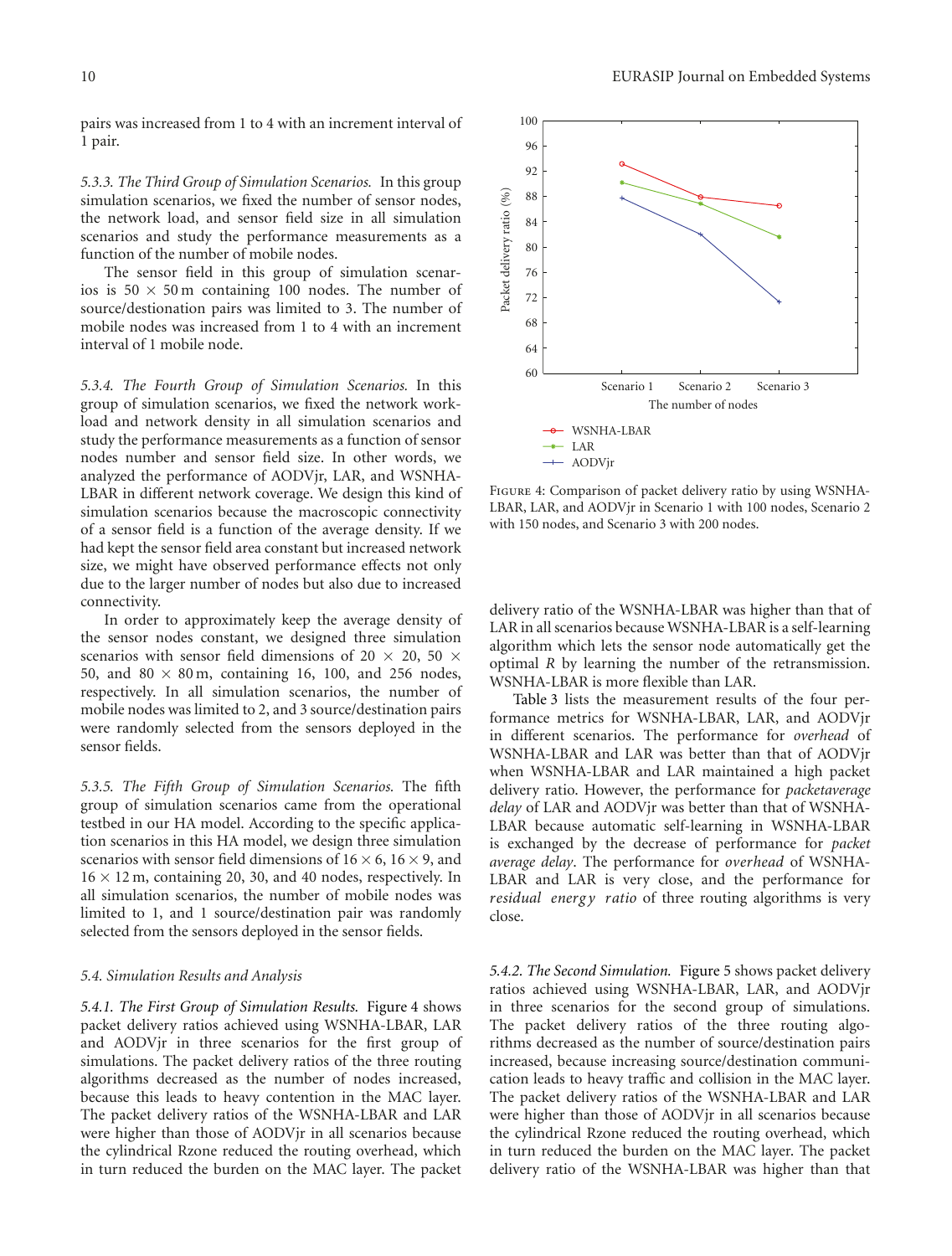Table 3: Performance comparison in different scenarios: WSNHA-LBAR (abbreviated by LBAR) versus LAR versus AODVjr.

|            |        | Packet<br>delivery<br>ratio $(\% )$ | Residual<br>energy<br>ratio $(\% )$ | Routing<br>over-<br>head | Packet<br>average<br>delay(s) |
|------------|--------|-------------------------------------|-------------------------------------|--------------------------|-------------------------------|
|            | LBAR   | 93.16                               | 81.14                               | 2855                     | 0.056528                      |
| Scenario 1 | LAR    | 90.20                               | 81.67                               | 2817                     | 0.037353                      |
|            | AODVjr | 87.75                               | 81.47                               | 3068                     | 0.032544                      |
|            | LBAR   | 87.91                               | 82.02                               | 2794                     | 0.088583                      |
| Scenario 2 | LAR    | 86.87                               | 81.73                               | 2911                     | 0.056940                      |
|            | AODVjr | 82.01                               | 82.37                               | 3172                     | 0.098966                      |
| Scenario 3 | LBAR   | 86.53                               | 82.30                               | 2931                     | 0.122545                      |
|            | LAR    | 81.59                               | 83.00                               | 3042                     | 0.086083                      |
|            | AODVir | 71.31                               | 83.51                               | 3922                     | 0.243504                      |



Figure 5: Comparison of packet delivery ratio by using WSNHA-LBAR, LAR, and AODVjr in Scenario 1 with 1 pair of source/destionation, Scenario 2 with 2 pair of source/destination, Scenario 3 with 3 pairs of source/destination, and Scenario 4 with 4 pairs of source/destination.

of LAR in all scenarios because WSNHA-LBAR is a selfadaptive and it can decrease the flooding of the Rzone when traffic is heavy.

Table 4 lists the measurement results of the four performance metrics for WSNHA-LBAR, LAR, and AODVjr in different scenarios. The performances for *overhead* of WSNHA-LBAR and LAR was better than that of AODVjr when WSNHA-LBAR and LAR maintained a high packet delivery ratio. However, the performance for *packet average delay* of LAR and AODVjr was better than that of WSNHA-LBAR because automatic self-learning in WSNHA-LBAR is exchanged by the decrease of performance for *packet averagedelay*. The performance for *overhead* of WSNHA-LBAR

Table 4: Performance comparison in different scenarios: WSNHA-LBAR (abbreviated by LBAR) versus LAR versus AODVjr.

|            |        | Packet        | Residual      | Routing | Packet   |
|------------|--------|---------------|---------------|---------|----------|
|            |        | delivery      | energy        | over-   | average  |
|            |        | ratio $(\% )$ | ratio $(\% )$ | head    | delay(s) |
|            | LBAR   | 98.82         | 90.23         | 1046    | 0.045630 |
| Scenario 1 | LAR    | 98.75         | 90.20         | 1050    | 0.042391 |
|            | AODVjr | 94.26         | 90.36         | 1097    | 0.227145 |
|            | LBAR   | 95.65         | 84.43         | 1984    | 0.050955 |
| Scenario 2 | LAR    | 95.37         | 84.56         | 1982    | 0.028148 |
|            | AODVjr | 90.13         | 84.53         | 2116    | 0.030712 |
|            | LBAR   | 93.16         | 81.14         | 2855    | 0.056528 |
| Scenario 3 | LAR    | 90.20         | 81.67         | 2817    | 0.037353 |
|            | AODVjr | 87.75         | 81.47         | 3068    | 0.032544 |
| Scenario 4 | LBAR   | 91.13         | 77.92         | 3647    | 0.053301 |
|            | LAR    | 89.94         | 78.07         | 3721    | 0.040214 |
|            | AODVir | 85.15         | 77.61         | 3952    | 0.033034 |

and LAR is very close, and the performance for *residual energy ratio* of three routing algorithms is very close.

*5.4.3. The Third Simulation.* Figure 6 shows packet delivery ratios achieved using WSNHA-LBAR, LAR, and AODVjr in three scenarios for the third group of simulations. MAC 802.15.4 is not designed for a mobile network, and it cannot guarantee reliable transmission when the network topology is frequently changed. The packet delivery ratios of the three routing algorithms decrease as the number of mobile nodes increases. However, the packet delivery ratio of WSNHA-LBAR was higher than that of LAR and AODVjr because WSNHA-LBAR is self-adaptive and it can automatically adjust the Rzone when the network topology changes.

Table 5 lists the measurement results of the four performance metrics for WSNHA-LBAR, LAR, and AODVjr in different scenarios. The performance for *overhead* of WSNHA-LBAR and LAR was better than that of AODVjr when WSNHA-LBAR and LAR maintained a high packet delivery ratio. However, the performance for *packet average delay* of LAR and AODVjr was better than that of WSNHA-LBAR because automatic self-learning in WSNHA-LBAR is exchanged by the decrease of performance for *packet average delay*. The performance for *overhead* of WSNHA-LBAR and LAR is very close, and the performance for *residual energy ratio* of three routing algorithms is very close.

*5.4.4. The Fourth Simulation.* Figure 7 shows packet delivery ratios achieved using WSNHA-LBAR, LAR, and AODVjr in three scenarios for the fourth group of simulations. The packet delivery ratios of the three routing algorithms decreased as the network coverage and the number of nodes increased, because this leads to heavy contention and collision in the MAC layer. The packet delivery ratio of the WSNHA-LBAR and LAR was higher than that of AODVjr in all scenarios because the cylindrical Rzone reduced the routing overhead, which in turn reduced the burden on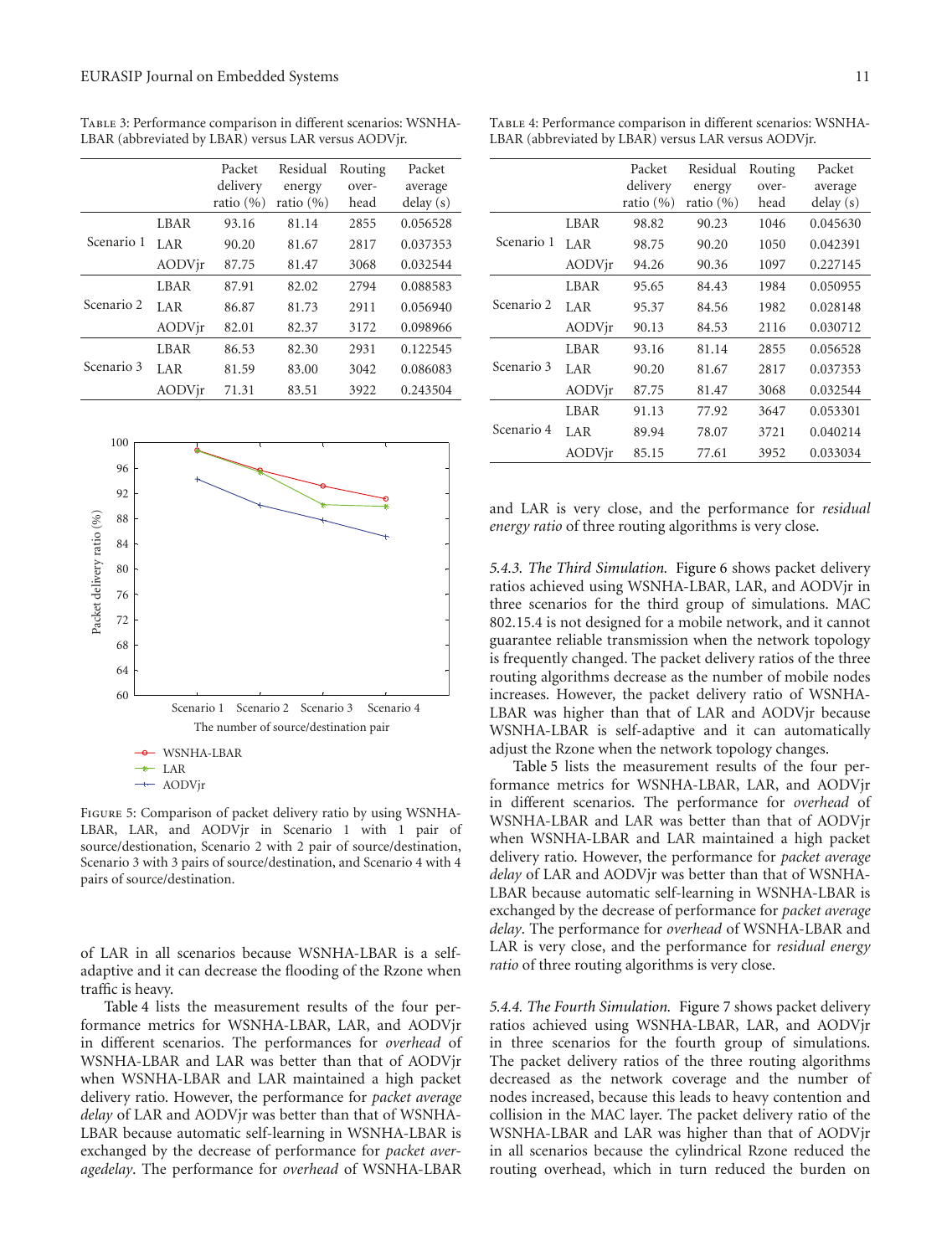

Figure 6: Comparison of packet delivery ratio by using WSNHA-LBAR, LAR, and AODVjr in Scenario 1 with 1 mobile node, Scenario 2 with 2 mobile nodes, Scenario 3 with 3 mobile nodes, and Scenario 4 with 4 mobile nodes.

Table 5: Performance comparison in different scenarios: WSNHA-LBAR (abbreviated by LBAR) versus LAR versus AODVjr.

|            |        | Packet<br>delivery<br>ratio $(\% )$ | Residual<br>energy<br>ratio $(\% )$ | Routing<br>over-<br>head | Packet<br>average<br>delay(s) |
|------------|--------|-------------------------------------|-------------------------------------|--------------------------|-------------------------------|
|            | LBAR   | 94.35                               | 80.76                               | 2814                     | 0.040136                      |
| Scenario 1 | LAR    | 92.32                               | 81.29                               | 2858                     | 0.037440                      |
|            | AODVjr | 88.08                               | 81.19                               | 2989                     | 0.033575                      |
|            | LBAR   | 93.16                               | 81.14                               | 2855                     | 0.056528                      |
| Scenario 2 | LAR    | 90.20                               | 81.67                               | 2817                     | 0.037353                      |
|            | AODVjr | 87.75                               | 81.47                               | 3068                     | 0.032544                      |
|            | LBAR   | 91.12                               | 81.12                               | 2743                     | 0.054299                      |
| Scenario 3 | LAR    | 89.68                               | 81.59                               | 2770                     | 0.034033                      |
|            | AODVjr | 87.55                               | 81.07                               | 3043                     | 0.029594                      |
| Scenario 4 | LBAR   | 90.76                               | 81.46                               | 2715                     | 0.052759                      |
|            | LAR    | 89.63                               | 81.49                               | 2786                     | 0.029624                      |
|            | AODVjr | 87.06                               | 81.37                               | 3062                     | 0.046035                      |

the MAC layer. The packet delivery ratio of the WSNHA-LBAR was higher than that of LAR in all scenarios because WSNHA-LBAR is a self-adaptive which results in greater tolerance for changes of the network state.

Table 6 lists the measurement results of the four performance metrics for WSNHA-LBAR, LAR, and AODVjr in different scenarios. We can finds when their performance for *packet delivery ratio* is very close, their performance for *packet average delay* is very close. The performances for *overhead* of WSNHA-LBAR and LAR is very close, and the performances for *residual energy ratio* of three routing algorithms are very close.



Figure 7: Comparison of packet delivery ratio by using WSNHA-LBAR, LAR, and AODVjr in Scenario 1, Scenario 2, and Scenario 3.

Table 6: Performance comparison in different scenarios: WSNHA-LBAR (abbreviated by LBAR) versus LAR versus AODVjr.

|                  | Packet<br>delivery<br>ratio $(\% )$ | Residual<br>energy<br>ratio $(\% )$ | Routing<br>over-<br>head | Packet<br>average<br>delay(s) |
|------------------|-------------------------------------|-------------------------------------|--------------------------|-------------------------------|
| LBAR             | 96.39                               | 67.12                               | 2727                     | 0.011821                      |
| <b>LAR</b>       | 95.61                               | 67.11                               | 2771                     | 0.010357                      |
| AODVjr           | 95.35                               | 66.94                               | 2741                     | 0.011663                      |
| LBAR             | 93.16                               | 81.14                               | 2855                     | 0.056528                      |
| LAR <sup>1</sup> | 90.20                               | 81.67                               | 2817                     | 0.037353                      |
| AODVjr           | 87.75                               | 81.47                               | 3068                     | 0.032544                      |
| LBAR             | 90.57                               | 87.69                               | 2836                     | 0.061318                      |
| LAR <sup>1</sup> | 88.88                               | 87.57                               | 2896                     | 0.056214                      |
| AODVir           | 86.88                               | 87.32                               | 3820                     | 0.067793                      |
|                  |                                     |                                     |                          |                               |

*5.4.5. The Fifth Simulation.* Figure 8 shows packet delivery ratios achieved using WSNHA-LBAR, LAR and AODVjr in the three scenarios for the fifth group simulations. The packet delivery ratios of the three routing algorithms decreased as the network coverage and the number of nodes increased, because this leads to heavy contention and collision in the MAC layer. The packet delivery ratio of the WSNHA-LBAR and LAR was higher than that of AODVjr in all scenarios because the cylindrical Rzone reduced the routing overhead, which in turn reduced the burden on the MAC layer.

Table 7 lists the measurement results of the four performance metrics for WSNHA-LBAR LAR and AODVjr in different scenarios. The performance of WSNHA-LBAR was better than that of AODVjr when WSNHA-LBAR maintained a high packet delivery ratio. The performance of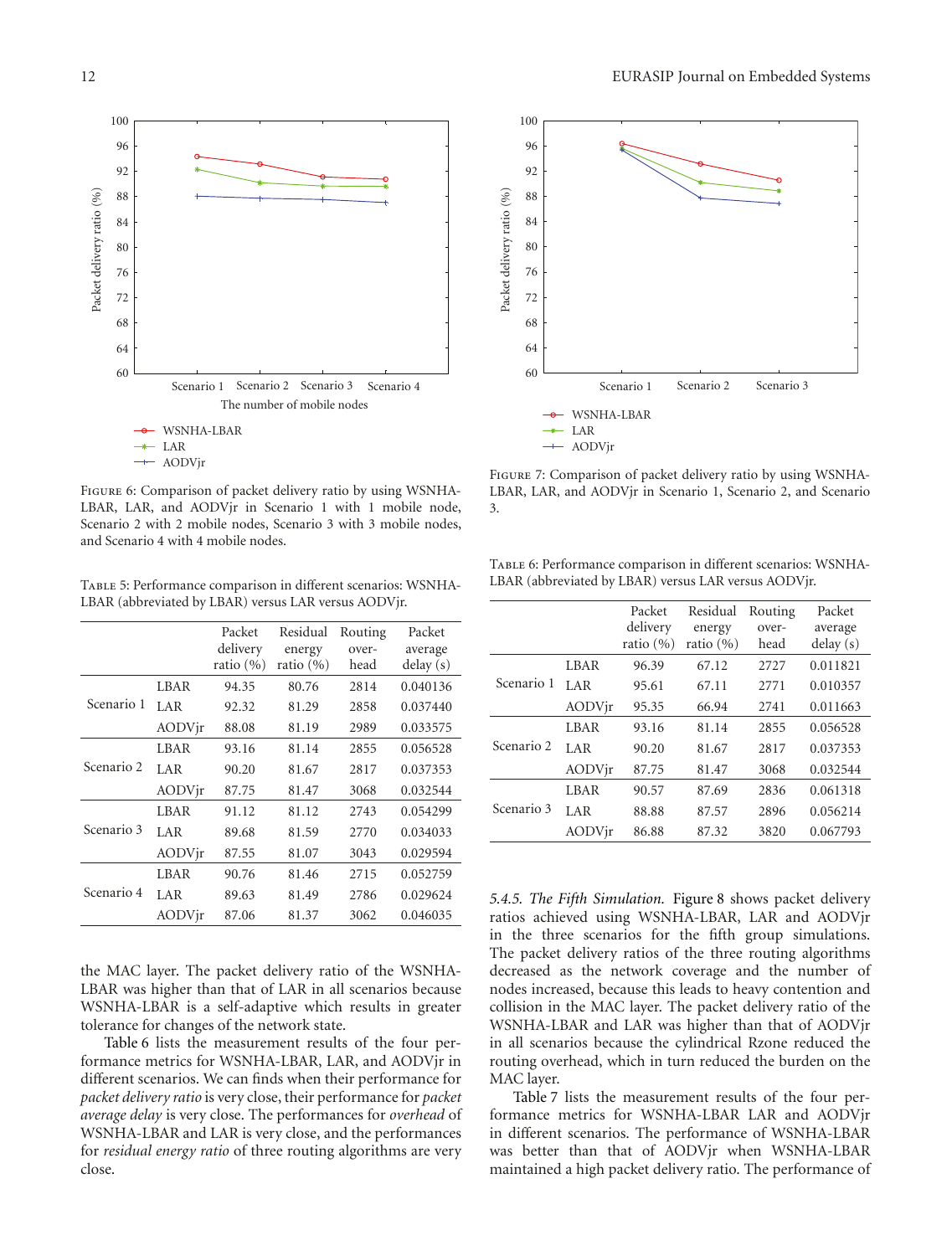

Figure 8: Comparison of packet delivery ratio by using WSNHA-LBAR (abbreviated by LBAR), LAR, and AODVjr in Scenario 1, Scenario 2, and Scenario 3.

Table 7: Performance comparison in different scenarios: WSNHA-LBAR (abbreviated by LBAR) versus LAR versus AODVjr.

|            |        | Packet<br>delivery<br>ratio $(\% )$ | Residual<br>energy<br>ratio $(\% )$ | Routing<br>over-<br>head | Packet<br>average<br>delay(s) |
|------------|--------|-------------------------------------|-------------------------------------|--------------------------|-------------------------------|
|            | LBAR   | 95.00                               | 68.54                               | 1019                     | 0.022267                      |
| Scenario 1 | LAR    | 93.99                               | 68.42                               | 1021                     | 0.028298                      |
|            | AODVjr | 89.98                               | 68.60                               | 1025                     | 0.038725                      |
|            | LBAR   | 92.97                               | 68.07                               | 1039                     | 0.025916                      |
| Scenario 2 | LAR    | 85.80                               | 68.06                               | 1038                     | 0.053006                      |
|            | AODVjr | 85.80                               | 67.91                               | 1038                     | 0.036515                      |
| Scenario 3 | LBAR   | 87.00                               | 67.91                               | 1041                     | 0.028365                      |
|            | LAR    | 83.37                               | 68.13                               | 1058                     | 0.054592                      |
|            | AODVir | 79.94                               | 68.21                               | 1051                     | 0.030957                      |

WSNHA-LBAR and LAR is very close when WSNHA-LBAR maintained a high packet delivery ratio.

From the above five groups of simulation results, we can conclude similar characteristics. LBAR shows better performance in packet delivery ratio and routing overhead, but there is no big difference in residual energy ratio, and packet average delay becomes even worse in some case.

Firstly, the packet delivery ratios of the WSNHA-LBAR were higher than those of LAR and AODVjr in all scenarios because the cylindrical Rzone reduced the routing overheads, and self-learning algorithm in WSNHA-LBAR lets the sensor node automatically get the optimal *R* by learning the number of the retransmission.

Secondly, the performance for routing overhead of WSNHA-LBAR and LAR was better than that of AODVjr because the cylindrical Rzone reduced the RREQ transmission. There is no big difference in routing overhead between

WSNHA-LBAR and LAR because they use the same cylindrical Rzone in their algorithm except that WSNHA LBAR will adjust size of the cylindrical Rzone when retransmitting RREQ, which leads to a little difference between WSNHA-LBAR and LAR.

Thirdly, let us analyze energy consumption in WSNHA. Energy consumption of transmitting and receiving packets is the main energy consumption in WSNHA. Packets can be divided into two types. One is the command packet, and the other is the data packet. Command packets can be estimated by routing overhead. Data packet can be estimated by packet delivery ratio. From the simulation results, we can find that the performance of routing overhead among those three routing algorithm is close; in other words, energy consumption for command packet transmission is close. The packet delivery ratio of WSNHA-LBAR is the highest. In other words, WSNHA-LBAR transmitted more data packets than LAR and AODVjr; so LBAR should consume more energy than LAR and AODVjr. However, the difference of residual energy ratio among these three routing algorithm is very small. From the simulation results, we will find that their difference does not exceed 2%. In other words, WSNHA-LBAR maintained higher packet delivery ratio without introducing much energy consumption.

Fourthly, let us analyze packet average delay. From the simulation results, we can find that the performance for packet average delay of LAR and AODVjr was better than that of WSNHA-LBAR because automatic self-learning in WSNHA-LBAR is exchanged by the decrease of performance for packet average delay. The process of self-learning and finding the optimal value consumed more time. In addition, we did not count the delay of the packets that were not successfully delivered in this delay analysis. The delay of those packets is considered to be infinite. Because we neglected the undelivered packets that have infinite delay and only counted the packets delivered successfully, the average packet delay of AODVjr is smaller than that of LBAR and LAR. If we count the delay of packets that were not successfully delivered, the difference in delay among LBAR, LAR, and AODVjr is even larger.

## **6. Conclusions**

We have developed a new kind of location-based selfadaptive routing algorithm, called WSNHA-LBAR, based on AODVjr in IEEE 802.15.4/ZigBee and WSNHA. It makes use of location information for the sensor nodes to confine route discovery flooding to a cylindrical request zone instead of searching blindly for a route in the whole network. This reduces the routing overhead and results in fewer broadcast storm problems in the MAC layer. WSNHA-LBAR uses a self-adaptive algorithm based on Bayes' theorem, which can automatically adjust the size of request zone using self-learning to increase the probability of successful route discovery. This results in greater tolerance for changes of the network state and reduces the need for human intervention.

We simulated five typical groups of simulation scenarios to compare the performance of WSNHA-LBAR LAR and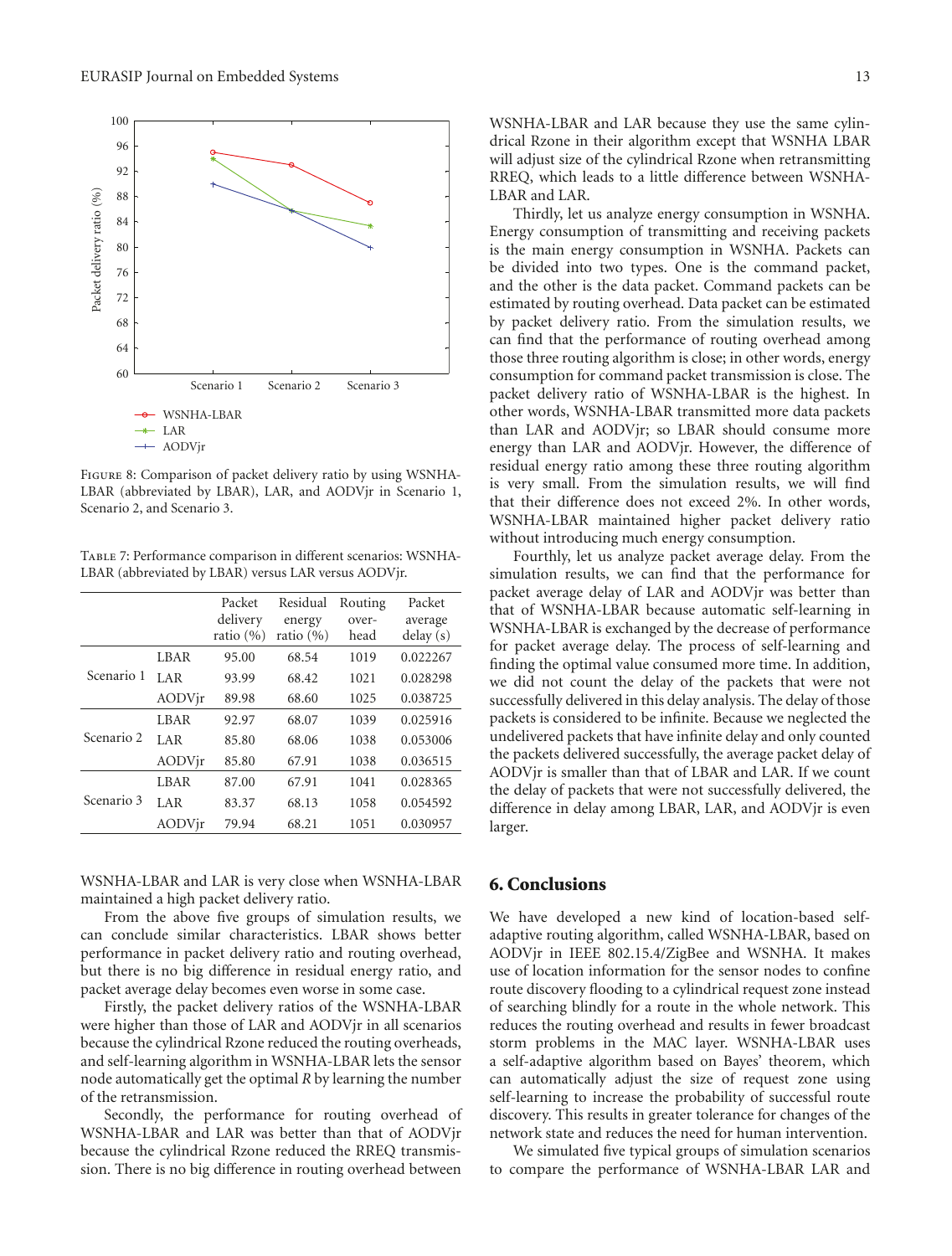AODVjr. When they have the close performance for *residual energy ratio*, the results for *packet delivery ratio* showed that WSNHA-LBAR performed better than LAR and AODVjr due to the self-adaptation of Rzone. The increase of performance of *packet delivery ratio* is exchanged by the decrease of performance for packet average delay. The results for *overhead* showed that WSNHA-LBAR and LAR performed better than AODVjr due to using cylindrical Rzone to confine route discovery flooding.

## **Acknowledgments**

This work was partly supported by the GRRC program of Gyeonggi Province, South Korea ((GRRC Hanyang 2009- B01), Building/Home USN Technology for Smart Grid) and a grant from the Natural Science Foundation (NSF) of educational agency of Hubei Provin, China, under Grant number B20071106.

## **References**

- [1] I. F. Akyildiz, W. Su, Y. Sankarasubramaniam, and E. Cayirci, "Wireless sensor networks: a survey," *Computer Networks*, vol. 38, no. 4, pp. 393–422, 2002.
- [2] C. Reinisch, W. Kastner, G. Neugschwandtner, and W. Granzer, "Wireless technologies in home and building automation," in *Proceedings of the 5th IEEE International Conference on Industrial Informatics (INDIN '07)*, pp. 93–98, June 2007.
- [3] J. L. Zheng and M. J. Lee, *Sensor Network Operations: A Comprehensive Performance Study of IEEE 802.15.4*, McGraw-Hill, New York, NY, USA, 2006.
- [4] J. Zheng, M. J. Lee, and M. Anshel, "Toward secure low rate wireless personal area networks," *IEEE Transactions on Mobile Computing*, vol. 5, no. 10, pp. 1361–1373, 2006.
- [5] J. S. Lee, "Performance evaluation of IEEE 802.15.4 for lowrate wireless personal area networks," *IEEE Transactions on Consumer Electronics*, vol. 52, no. 3, pp. 742–749, 2006.
- [6] *ZigBee Specification*, ZigBee Alliance Std. Document 053 474r17, 2007.
- [7] I. D. Chakeres and K. B. Luke, "AODVjr, AODV simplified," *Mobile Computing and Communications Review*, vol. 6, no. 3, pp. 100–101, 2002.
- [8] W. Kastner, G. Neugschwandtner, S. Soucek, and H. M. Newman, "Communication systems for building automation and control," *Proceedings of the IEEE*, vol. 93, no. 6, pp. 1178– 1203, 2005.
- [9] J. N. Al-Karaki and A. E. Kamal, "Routing techniques in wireless sensor networks: a survey," *IEEE Wireless Communications*, vol. 11, no. 6, pp. 6–27, 2004.
- [10] K. Akkaya and M. Younis, "A survey on routing protocols for wireless sensor networks," *Ad Hoc Networks*, vol. 3, no. 3, pp. 325–349, 2005.
- [11] C. Intanagonwiwat, R. Govindan, D. Estrin, J. Heidemann, and F. Silva, "Directed diffusion for wireless sensor networking," *IEEE/ACM Transactions on Networking*, vol. 11, no. 1, pp. 2–16, 2003.
- [12] J. Kulik, W. Heinzelman, and H. Balakrishnan, "Negotiationbased protocols for disseminating information in wireless sensor networks," *Wireless Networks*, vol. 8, no. 2-3, pp. 169– 185, 2002.
- [13] D. Braginsky and D. Estrin, "Rumor routing algorithm for sensor networks," in *Proceedings of the 1st ACM International Workshop on Wireless Sensor Networks and Applications (WSNA '02)*, pp. 22–31, September 2002.
- [14] C. Schurgers and M. B. Srivastava, "Energy efficient routing in wireless sensor networks," in *Communications for Network-Centric Operations: Creating the Information Force (Milcom '01)*, vol. 1, pp. 357–361, McLean, Va, USA, October 2001.
- [15] W. B. Heinzelman, A. P. Chandrakasan, and H. Balakrishnan, "An application-specific protocol architecture for wireless microsensor networks," *IEEE Transactions on Wireless Communications*, vol. 1, no. 4, pp. 660–670, 2002.
- [16] S. Lindsey and C. Raghavendra, "PEGASIS: power-efficient gathering in sensor information systems," in *Proceedings of IEEE Aerospace Conference*, vol. 3, pp. 1125–1130, 2002.
- [17] A. Manjeshwar and D. P. Agarwal, "TEEN: a protocol for enhanced efficiency in wireless sensor networks," in *Proceedings of the 1st International Workshop on Parallel and Distributed Computing Issues in Wireless Networks and Mobile Computing*, San Francisco, Calif, USA, 2001.
- [18] F. Ye, H. Luo, J. Cheng, S. Lu, and L. Zhang, "A two-tier data dissemination model for large-scale wireless sensor networks," in *Proceedings of the 8th Annual International Conference on Mobile Computing and Networking (MobiCom '02)*, pp. 148– 159, September 2002.
- [19] Y. Yu, J. Heidemann, and D. Estrin, "Geography-informed energy conservation for ad hoc routing," in *Proceedings of the 7th Annual ACM/IEEE International Conference on Mobile Computing and Networking (MobiCom '01)*, pp. 70–84, Rome, Italy, 2001.
- [20] Y. Xu, D. Estrin, and R. Govindan, "Geographical and energyaware routing: a recursive data dissemination protocol for wireless sensor networks," Tech. Rep. UCLA-CSD TR-01-0023, UCLA Computer Science Department, 2001.
- [21] I. Stojmenovic, "Position-based routing in ad hoc networks," *IEEE Communications Magazine*, vol. 40, no. 7, pp. 128–134, 2002.
- [22] B. Leong, *New techniques for geographic routing*, Ph.D. dissertation, Department of Electrical Engineering and Computer Science, MIT, May 2006.
- [23] B. Karp and H. T. Kung, "GPSR: greedy perimeter stateless routing for wireless networks," in *Proceedings of the 6th Annual International Conference on Mobile Computing and Networking (MobiCom '00)*, pp. 243–254, Boston, Mass, USA, August 2000.
- [24] H. Huang, "Adaptive algorithms to mitigate inefficiency in greedy geographical routing," *IEEE Communications Letters*, vol. 10, no. 3, pp. 150–152, 2006.
- [25] W. H. Liao, J. P. Sheu, and Y. C. Tseng, "GRID: a fully location-aware routing protocol for mobile ad hoc networks," *Telecommunication Systems*, vol. 18, no. 1–3, pp. 37–60, 2001.
- [26] Y. Ko and N. H. Vaidya, "Location-aided routing in mobile ad hoc networks," in *Proceeding of the ACM/IEEE International Conference on Mobile Computing and Networking*, pp. 66–75, 1998.
- [27] S. Basagni, I. Chlamtac, and V. R. Syrotiuk, "A distance routing effect algorithm for mobility," in *Proceeding of the ACM/IEEE International Conference on Mobile Computing and Networking*, pp. 76–84, 1998.
- [28] Y. Ko and N. H. Vaidya, "Geocasting in mobile ad hoc networks: location-based multicast algorithm," in *Proceeding of the 2nd IEEE Workshop on Mobile Computing Systems and Applications*, pp. 101–110, Piscataway, NJ, USA, 1999.